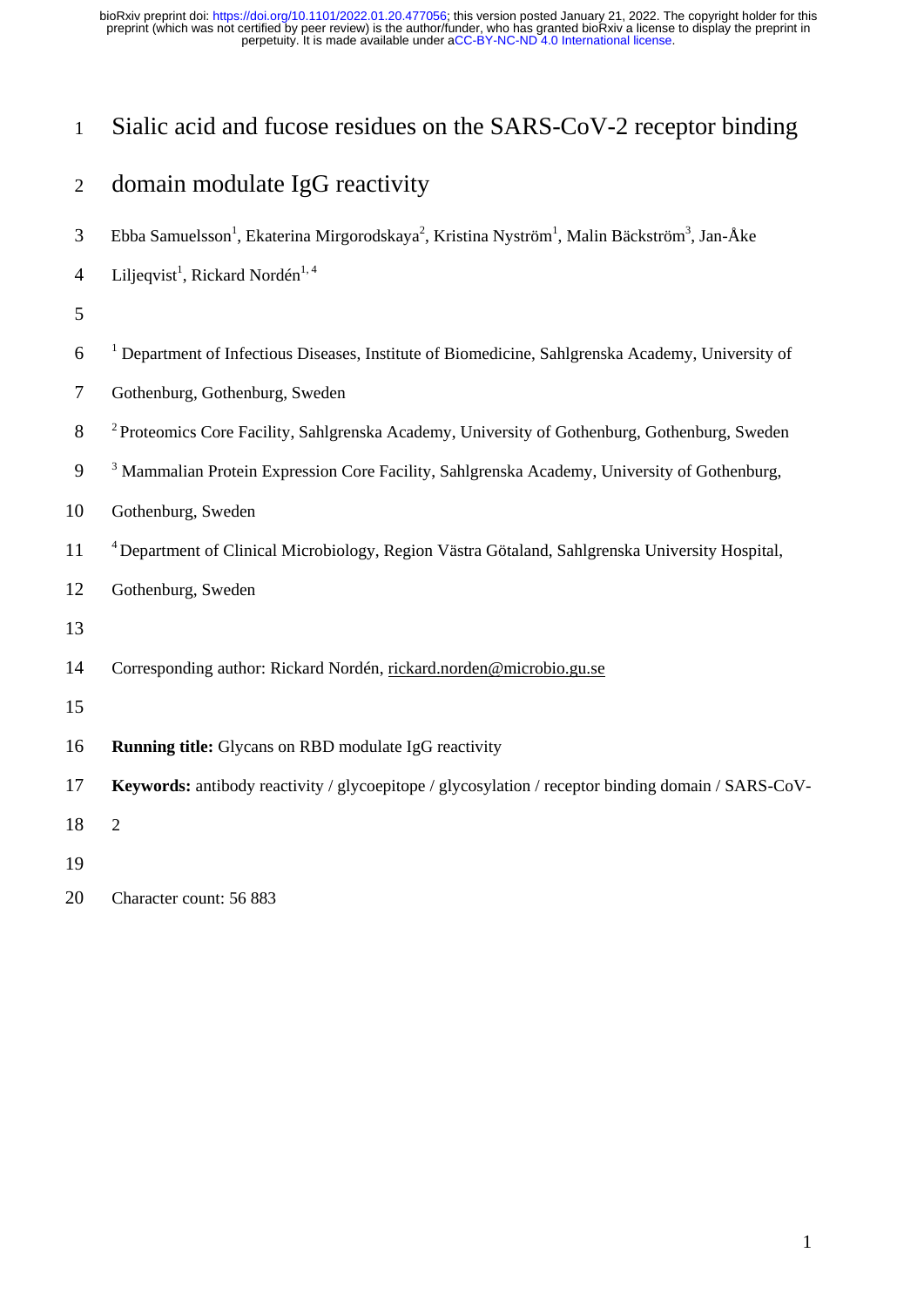### **Abstract**

 The receptor binding domain (RBD) of the SARS-CoV-2 spike protein is a conserved domain and a target for neutralizing antibodies. We defined the carbohydrate content of recombinant RBD produced in different mammalian cells. We found a higher degree of complex type N- linked glycans, with less sialylation and more fucosylation, when the RBD was produced in Human embryonic kidney cells compared to the same protein produced in Chinese hamster ovary cells. The carbohydrates on the RBD proteins were enzymatically modulated and the effect on antibody reactivity was evaluated with serum samples from SARS-CoV-2 positive patients. Removal of all carbohydrates diminished antibody reactivity while removal of only sialic acids or terminal fucoses improved the reactivity. The RBD produced in Lec3.2.8.1- cells, which generate carbohydrate structures devoid of sialic acids and with reduced fucose content, exhibited enhanced antibody reactivity verifying the importance of these specific monosaccharides. The results can be of importance for the design of future vaccine candidates, indicating that it might be possible to enhance the immunogenicity of recombinant viral proteins.

#### **Introduction**

 The adaptive immune response to SARS-COV-2 depends on T-cells that directs the immune responses and contributes to killing of infected cells, and on antibody producing B-cells (Rydyznski Moderbacher *et al*, 2020). Seroconversion has been detected in 93-99 % of patients with diagnosed SARS-CoV-2 infection, with disease severity correlating with antibody titres (Kellam & Barclay, 2020; Lou *et al*, 2020; Zhao *et al*, 2020). Neutralizing antibodies (NAb) are a key component in the response towards viruses, and an important aspect after immunization is whether the generated antibodies possess neutralizing capabilities (Plotkin & Plotkin, 2008). In the case of SARS-CoV-2 many neutralizing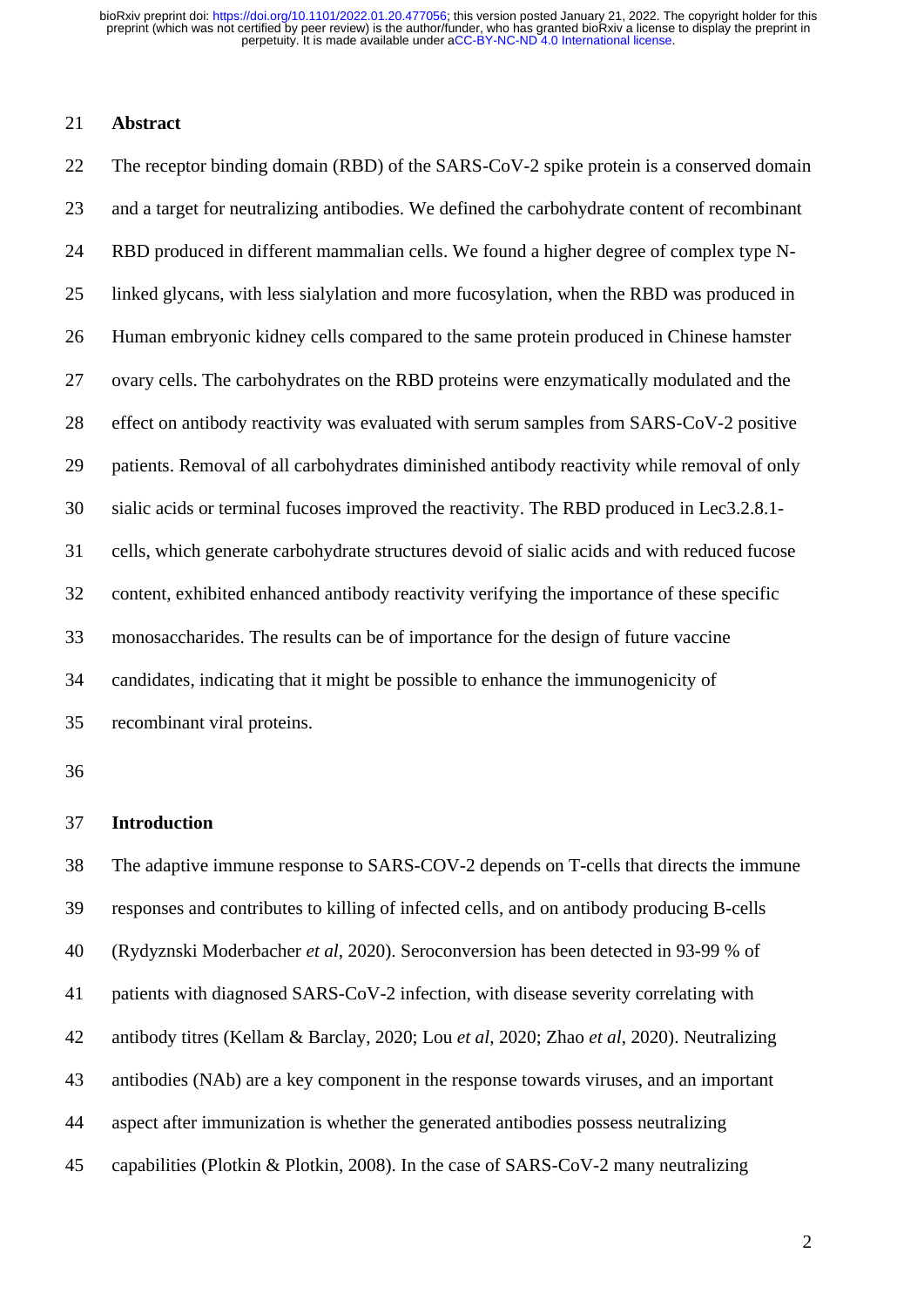antibodies recognize the receptor binding motif (RBM) within the receptor binding domain (RBD) of the spike (S) protein (Tortorici *et al*, 2020), and execute their neutralizing capacity by sterically hindering viral binding to the angiotensin converting enzyme 2 (ACE2) receptor (Ju *et al*, 2020), or by keeping the RBD in its "down-conformation" (Tortorici *et al.*, 2020). However, there are reports about neutralizing antibodies targeting epitopes also outside the RBM, such as 47D11 which binds to the conserved core of RBD (Wang *et al*, 2020), or S309, which recognizes a conserved epitope involving interactions with the fucose and other glycan moieties of the N343-glycan within the RBD (Pinto *et al*, 2020). Neutralizing antibodies have also been found to target the N-terminal domain (NTD) of the S protein. For example, the NAb 4A8 targets residues within the NTD, including the N147-glycosite, and neutralizes possibly by inhibiting conformational changes of the S protein (Chi *et al*, 2020). Thus, the glycosylation profile of the S protein appears to be important for antibody recognition and neutralization.

 The S protein is inserted in the viral envelope as trimers, forming the characteristic "spikes" protruding from the viral surface. The S protein is cleaved by host proteases to form S1 and S2. The S1 domain contains the RBM and mediates binding to the ACE2 receptor, while fusion with the host cell membrane is mediated by S2 (Cavanagh, 1983; Delmas & Laude, 1990; Li *et al*, 2003). The S protein ectodomain contains 22 consensus sites for N-linked glycosylation (Asn-X-Ser/Thr where X is any amino acid except Pro). Most of the sites have been reported as glycosylated, carrying complex and high-mannose glycans for recombinant S proteins, expressed in cell culture (Allen *et al*, 2021; Sanda *et al*, 2021; Shajahan *et al*, 2020; Watanabe *et al*, 2020a). Although most consensus sites for N-linked glycosylation in the S protein appear to be occupied, the composition and structure of glycans at respective site appears highly variable (Allen *et al.*, 2021; Watanabe *et al.*, 2020a). The O-linked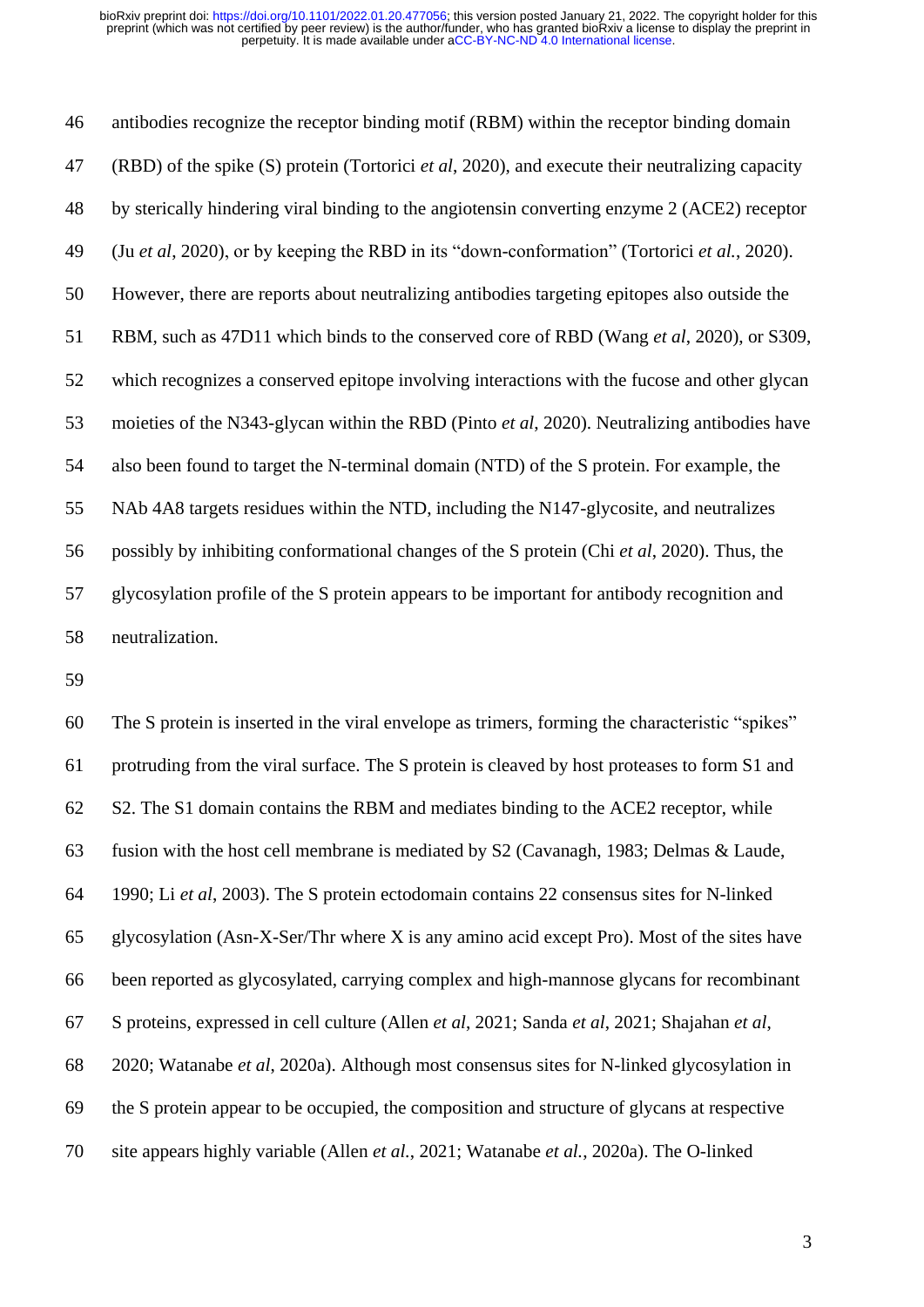| 71 | glycosylation pattern of the S protein is not entirely established, although the presence of         |
|----|------------------------------------------------------------------------------------------------------|
| 72 | several O-linked glycans have been identified within the RBD (Antonopoulos et al, 2021;              |
| 73 | Bagdonaite et al, 2021; Sanda et al., 2021; Shajahan et al., 2020).                                  |
| 74 |                                                                                                      |
| 75 | The vaccines against SARS-CoV-2 induce antibodies that after immunization, target specific           |
| 76 | domains of the S protein. The vector based DNA vaccines and mRNA vaccines utilize the                |
| 77 | human glycosylation profile on the produced protein, while the glycosylation profile of              |
| 78 | protein-based sub-unit vaccines is dependent on the cell type used for production (Croset et         |
| 79 | al, 2012). As the glycosylation profile of the S protein may affect the antibody epitopes,           |
| 80 | leading to variability in the effectivity of the vaccine, the glycosylation of the target protein is |
| 81 | an important issue to study.                                                                         |
| 82 |                                                                                                      |
| 83 | In this work we have characterized the glycan content of a recombinant RBD protein                   |
| 84 | expressed in three different mammalian cell lines and showed a diverse glycan composition            |
| 85 | at each site. The N- and O-linked glycans were stepwise modulated using enzymatic                    |
| 86 | degradation. Serum samples from patients previously infected with SARS-CoV-2 were used               |
| 87 | to assess the impact of glycan composition on antibody reactivity. A glycan hot spot within          |
| 88 | the RBD was found to be essential for antibody reactivity. In addition, modulation of the            |
| 89 | glycan content revealed specific monosaccharides that were able to enhance the antibody              |
| 90 | reactivity.                                                                                          |
| 91 |                                                                                                      |
| 92 | <b>Results</b>                                                                                       |
| 93 | Glycosylation pattern of the recombinant RBD produced in CHO-S and HEK293F cells                     |

 Recombinant RBD, produced in HEK293F- and CHO-S-cells respectively, was subjected to nanoLC-MS/MS analysis. We defined the level of occupancy, composition, and structure of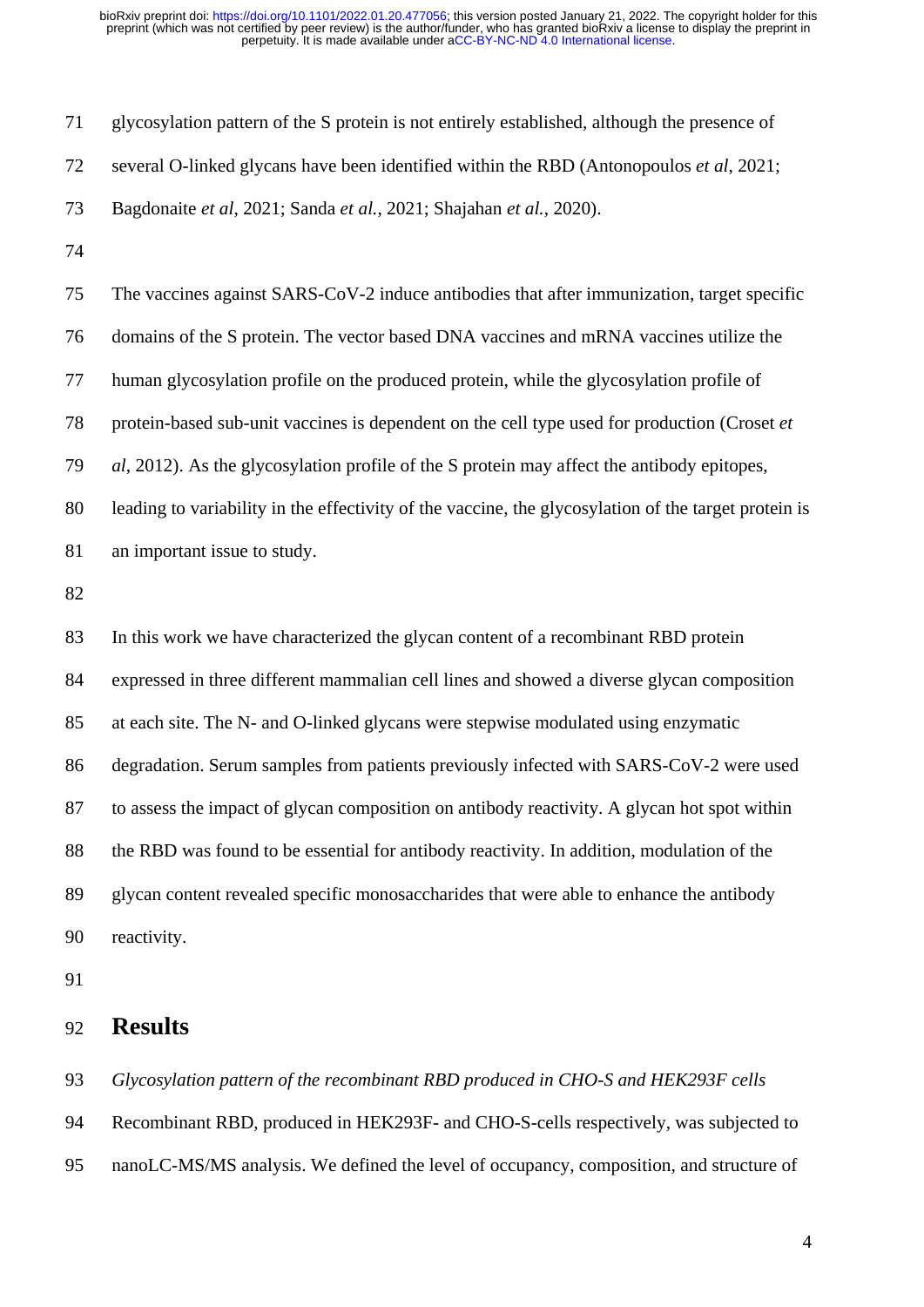the N-linked and O-linked glycans present in the RBD. The HEK293F-produced RBD showed nearly complete occupancy for both N-linked sites (99.1 % and 100 %), while the CHO-S produced construct presented a partial occupancy of 93.3 % for site N331 and full occupancy for N343 (Fig. 1A and 1B). Complex type N-linked glycans were the most abundant structure in both cell lines, still a higher degree of glycans processed to complex type was associated with the HEK293F-cell line while oligomannose structures were relatively more abundant for the CHO-S-produced protein. The observed CHO-S-produced oligomannose glycans were different at the two sites with N331 displaying higher levels of oligomannose-6-phosphate glycans (Fig. 1A, 1B, and Table 1). Among the complex type N-linked glycans, biantennary structures were most frequently found at both positions (Table EV2). Despite similar glycan compositions in both cell lines, the fragment spectra evaluation identified prominent differences for glycans produced in CHO-S and HEK293F-cells. The major difference was the prominent LacDiNAc-containing structures in HEK293F-produced RBD, while those were absent in the CHO-S-produced protein (Table EV2). Within a given cell line, the frequency of fucose residues was similar for both sites, while the overall fucosylation was higher for HEK293F compared to CHO-S (Fig. 1A, 1B, and Table 2). Not only the total fucosylation level, but also the degree of fucosylation (number of fucose residues per glycan) differ between the cell lines (Table EV3). CHO-S cells predominantly produced monofucosylated structures with the fucose placed at the core, as based on the fragment ion analysis. Multiple fucosylation, with up to four fucose residues

per glycan, was observed for RBD produced in the HEK293F cell line. The attachment of

fucose to LacNAc and LacDiNAc was observed based on the fragment spectra evaluation.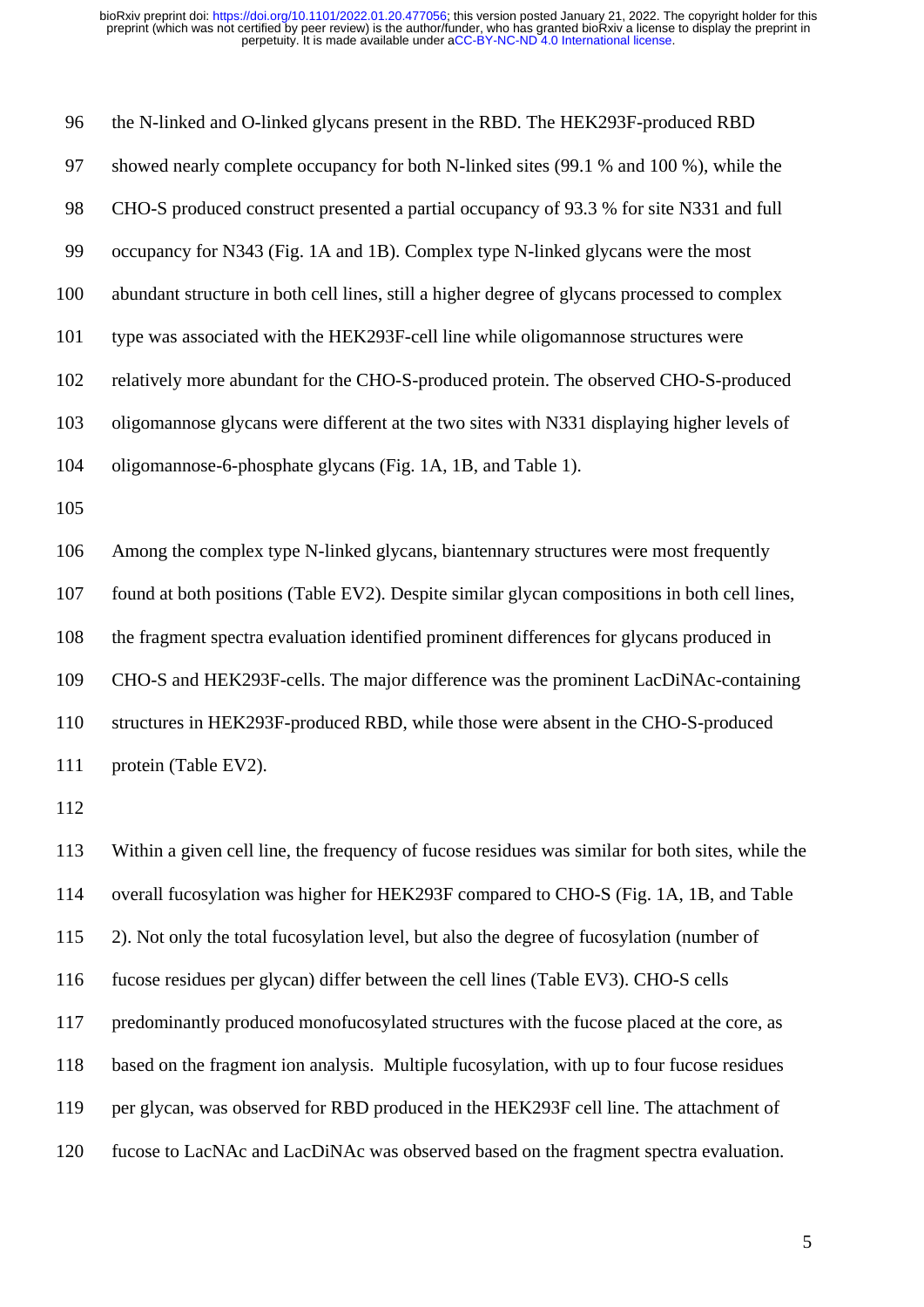| 122 | In contrast to fucosylation, the sialylation level was lower for HEK293F compared to CHO-S        |
|-----|---------------------------------------------------------------------------------------------------|
| 123 | (Fig. 1A, 1B, and Table 2). Also, the degree of sialylation (number of sialic acid residues per   |
| 124 | glycan) differed between the cell lines (Table EV4). CHO-S-cells produced multiple                |
| 125 | sialylated forms in contrast to HEK293F, where mainly mono-sialylated structures were             |
| 126 | observed. The lower sialylation level in glycans produced by HEK293F is likely a result of        |
| 127 | the extensive fucosylation in this cell type. In both cell lines the major N-glycan type carrying |
| 128 | sialic acid was complex type glycans and a difference between the sites were noted, with N-       |
| 129 | linked glycans at position N331 displaying higher sialylation levels.                             |
| 130 |                                                                                                   |
| 131 | The O-linked glycans were similar for the two cell types (Fig. 1C, 1D, and Table EV5). The        |
| 132 | O-linked glycan close to the N-terminal domain of the RBD could not be defined to a single        |
| 133 | amino acid, due to the absence of fragment ions between the two adjacent potential sites, and     |
| 134 | thus could be placed either at amino acid position T323 or S325. The site T323/S325 was           |
| 135 | glycosylated to a high degree (97 % and 91 %, for CHO-S and HEK293F respectively), while          |
| 136 | T523 was scarcely decorated and mainly remained non-glycosylated in both CHO-S- and               |
| 137 | HEK293F-produced RBD (5 % and 1 %, respectively). Comparison of O-linked glycans at               |
| 138 | the individual sites revealed more extensive processing and branching in the HEK293F              |
| 139 | produced protein while the CHO-S produced O-linked glycans almost exclusively consisted           |
| 140 | of core 1 structures (Fig. 1C and 1D). The degree of sialylated structures at site T323/S325      |
| 141 | were similar between the cell lines (80 % and 82 % for CHO-S and HEK293F, respectively),          |
| 142 | while the degree of monosialylated structures (66 % and 35 %, respectively) and disialylated      |
| 143 | structures (15 % and 46 %, respectively) differed. Similarly, the frequency of sialylated         |

structures at site T523 was similar between CHO-S (80 %) and HEK293F (79 %) cells. The

degree of monosialylation was higher in the CHO-S produced RBD, as compared to the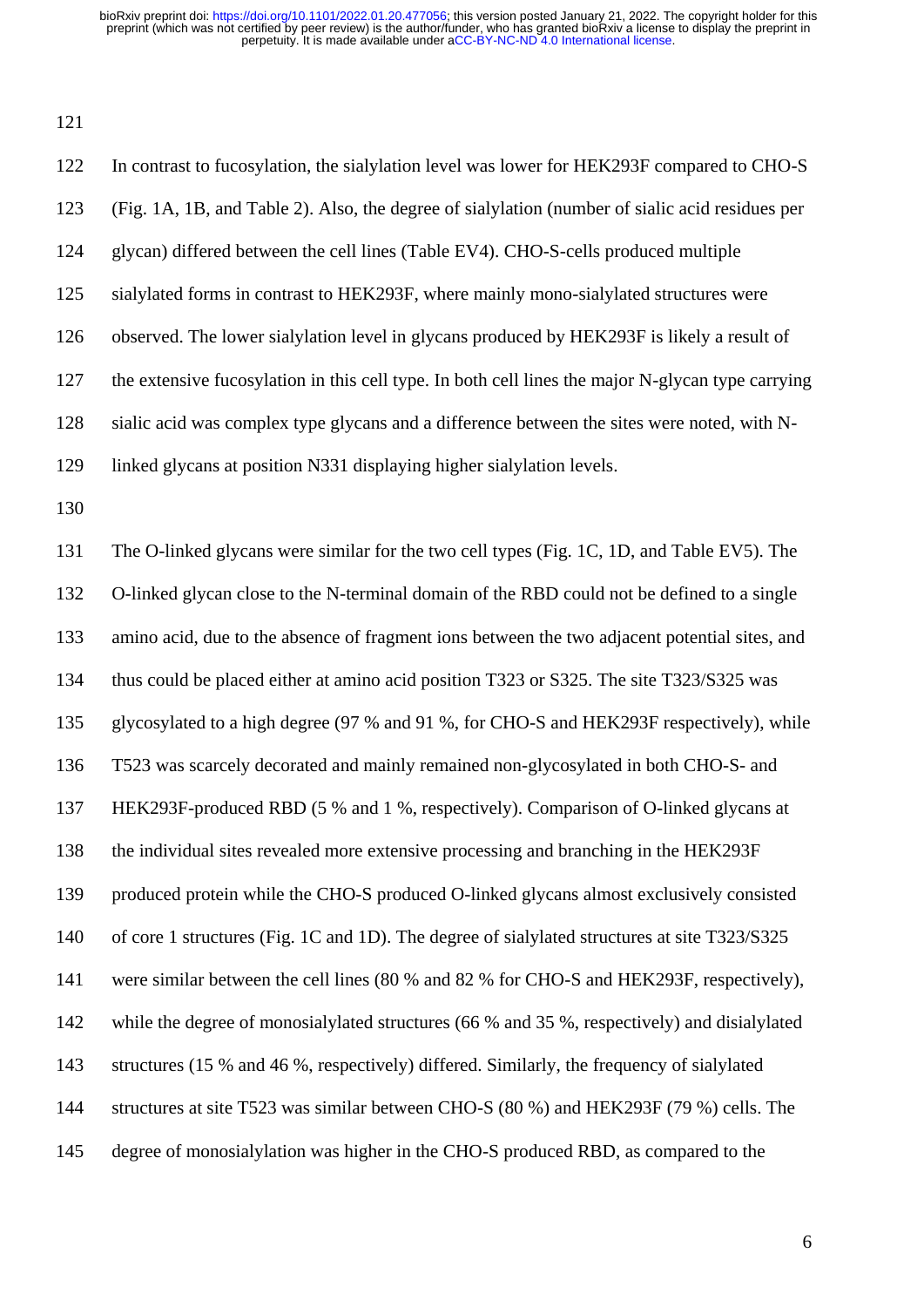HEK293F produced protein (38 % and 14 %, respectively), while a higher degree of disialylation was seen on the HEK293F produced RBD (42 % and 62 %, respectively) (Fig. 1C and 1D).

 In summary, RBD produced in CHO-S cells carried O-linked glycans at two positions although only position T323/S325 appeared to be glycosylated with high frequency. The main type of O-linked glycan found at this position was a core 1 structure with a single sialic acid at the distal galactose (Fig. 1E). This RBD protein also carried two N-linked glycans at position N331 and N343. The predominant type of N-linked glycan was the biantennary complex type, although many variants of complex type glycans were found. RBD produced in HEK293F cells predominantly carried core 1 O-linked glycans with two sialic acids, one attached to the distal galactose and one to the innermost GalNAc residue. The N-linked glycans on the HEK293F RBD were almost exclusively of complex type with a high degree of fucosylation (Fig. 1F).

*Evaluation of convalescent sera from Covid-19 patients* 

 Serum samples were collected from 24 individuals previously infected with SARS-CoV-2 as determined by a PCR-positive nasopharyngeal sample. Blood samples were collected 25 – 100 days following positive diagnosis. All sera were characterized with respect to anti-RBD IgG levels and the capability to neutralize a DE-Gbg20 strain of SARS-CoV-2 grown in VERO-cells. Based on the neutralization capability the sera were divided to three groups: 167 non-neutralizing (NT negative, n=7), weakly neutralizing (NT titre 3-6, n=7) and highly neutralizing (NT titre 48-96, n=10) (Fig. 2 and Table EV6). High neutralization capability correlated well with high levels of IgG targeting the RBD, as all highly neutralizing sera also were anti-RBD IgG positive while six of the seven serum samples in the weakly neutralizing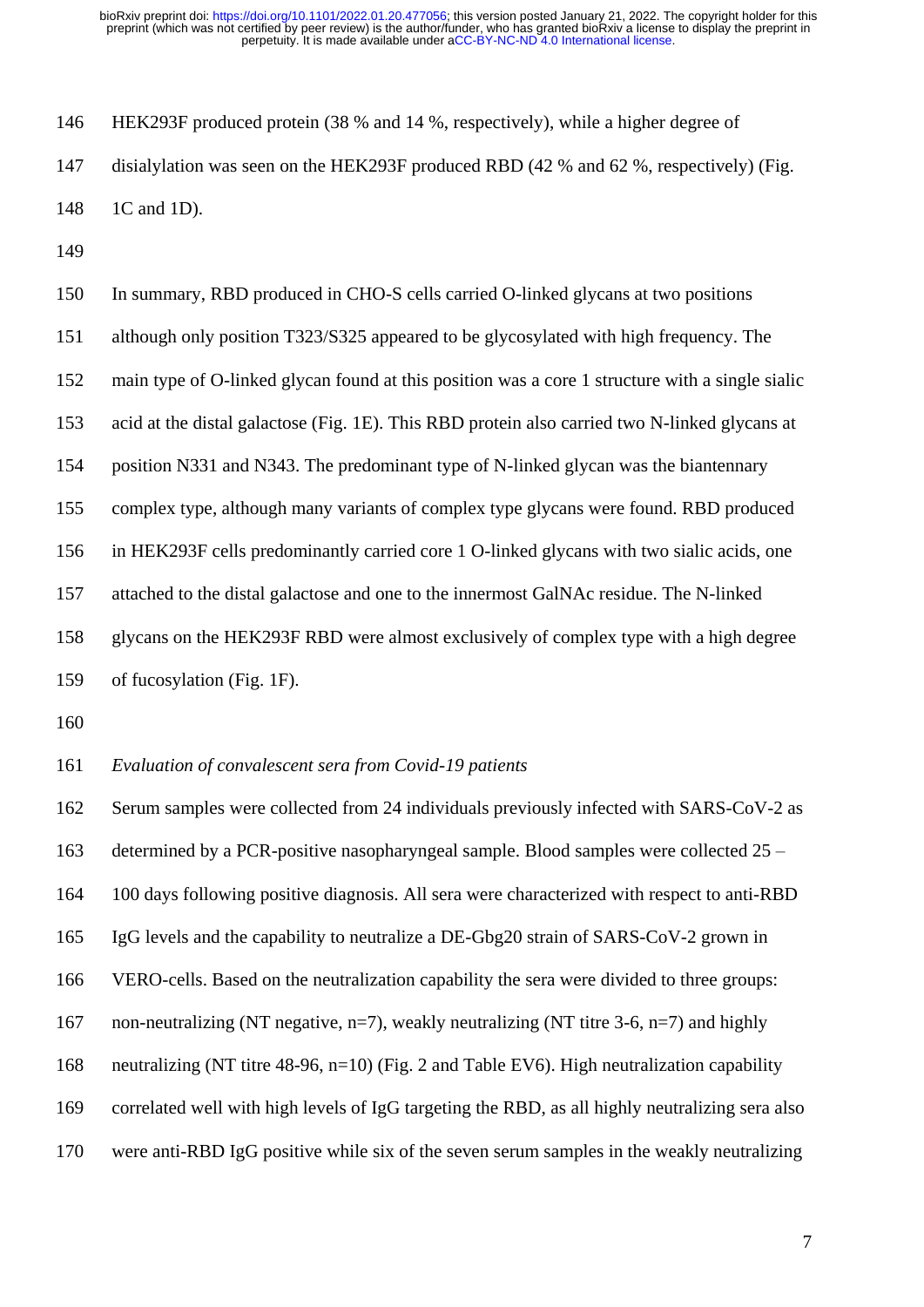group were anti-RBD IgG negative. Interestingly, four out of seven serum samples in the NT negative group were anti-RBD IgG positive.

*Impact of glycan structures on antibody reactivity against RBD*

 To assess the impact of the different types of glycan structures found within the RBD we removed the N-linked, the O-linked or a combination of both glycans using enzymatic treatment. Removal of glycans was verified by a size shift on an SDS-page gel, visualized by silver staining (Fig. EV1A). The effect of glycan removal on the antibody reactivity against the recombinant RBD was tested using the defined serum samples described above. RBD produced in CHO-S-cells elicited a strong reactivity to the highly neutralizing sera, with reduced reactivity following removal of N-linked glycans, O-linked glycans or a combination of both (Fig. 3A). The highly neutralizing sera showed reduced reactivity against the RBD with removed N-linked glycans and the RBD lacking both N- and O-linked glycans produced in HEK293F-cells, while no effect on reactivity against the RBD lacking only O-linked glycans was observed (Fig. 3B). Weakly neutralizing sera did not show any reactivity to the CHO-S- or the HEK293F-produced RBD regardless of the glycosylation profile (Fig. EV2A and EV2C). The non-neutralizing serum samples displayed low reactivity against all recombinant RBD with only a minor difference depending on glycosylation status (Fig. EV2B and EV2D). The intensity of the reactivity of individual serum samples against the recombinant RBD correlated well with the anti-RBD IgG levels detected in each serum (Fig. EV3).

 To further assess the impact of specific glycan residues on antibody reactivity, sialic acids and fucose groups were enzymatically removed from the CHO-S and HEK293F-produced RBD. SDS-page gel electrophoresis and subsequent silver stain was used to confirm the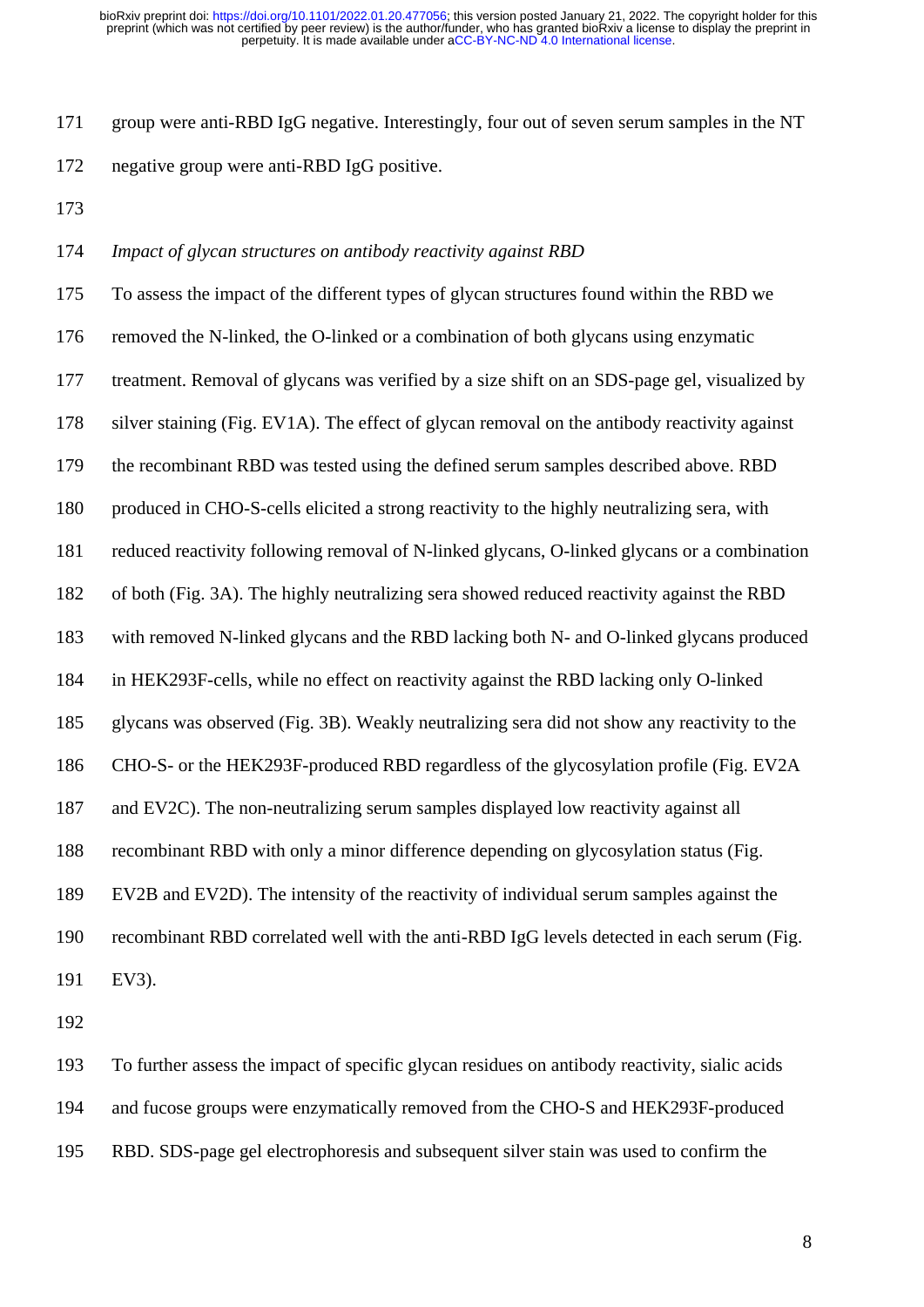| 196 | removal of sialic acids or fucose groups. Small, but distinct, size shifts were evident after the |
|-----|---------------------------------------------------------------------------------------------------|
| 197 | enzymatic treatments, indicating successful removal of each glycan species (Fig. EV1B and         |
| 198 | EV1C). Removal of sialic acids from the CHO-S-produced RBD resulted in a significant              |
| 199 | increase in the serum reactivity, as compared to fully glycosylated RBD. A similar effect was     |
| 200 | seen following removal of sialic acids from the HEK293F-produced RBD, however this                |
| 201 | difference was less prominent (Fig. 3C). Removal of fucose groups also resulted in a              |
| 202 | significant increase in serum reactivity for both the CHO-S- and HEK293F-produced RBD,            |
| 203 | with the HEK293F-produced construct showing a more prominent increase (Fig. 3D).                  |
| 204 |                                                                                                   |
| 205 | To confirm the impact of sialic acids and fucose groups on the antibody reactivity, the RBD       |
| 206 | was produced in Lec3.2.8.1-cells deficient in synthesis of complex type glycans. Highly           |
| 207 | neutralizing serum samples showed a significantly higher reactivity against RBD produced in       |
| 208 | Lec3.2.8.1-cells, as compared to the CHO-S- or HEK293F-produced RBD constructs (Fig.              |
| 209 | 4A). As expected, enzymatic removal of sialic acids and fucose from the Lec3.2.8.1 produced       |
| 210 | RBD, did not confer any detectable size shift on an SDS-page gel (Fig. EV1D) or a change in       |
| 211 | antibody reactivity by highly neutralizing sera (Fig. 4B).                                        |
| 212 |                                                                                                   |
| 213 | Glycosylation of recombinant RBD produced in Lec3.2.8.1-cells                                     |
| 214 | In order to verify that the recombinant RBD produced in Lec3.2.8.1-cells lacked complex           |
| 215 | type glycans, it was subjected to nanoLC-MS/MS analysis. Both N-linked sites were found to        |
| 216 | be glycosylated to a high degree (98 % and 88 %, respectively). The structural distribution       |
| 217 | was similar between the sites, with high-mannose as the dominating glycan type (Table 1).         |
| 218 | No sialic acid or end-fucose were found, however 6 % of the structures at site N331 and 31 %      |

- of the structures at site N343 carried core fucose (Table 2). Position T323/S325 was
- frequently (98 %) decorated with an O-linked glycan, while site T523 were more sparsely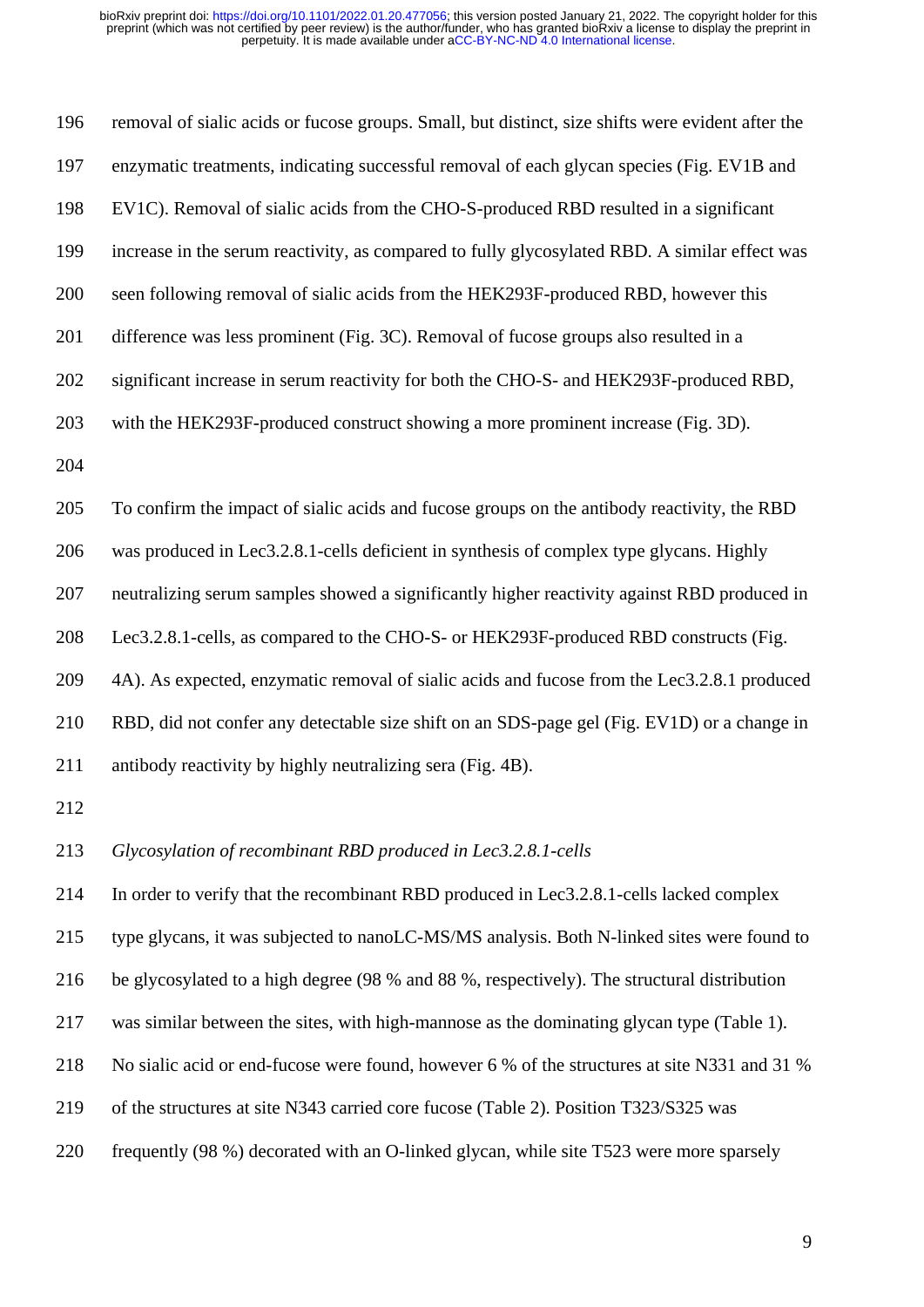decorated (15 %). A single HexNAc was the most frequent structure at both O-linked sites (Table EV5).

# **Discussion**

 Virus that infects humans do not carry their own glycosyltransferases, but instead relies on the enzymes of the host cell in the processing of their glycans. This often results in a viral glycosylation profile with traits similar to the host cell, that does not stimulate a strong immune response. Thus, in order to circumvent the antibody responses, many viruses utilizes the host cell glycosylation machinery to cover B-cell epitopes with a dense network of N- linked glycans, which due to physical hindrance shield the epitopes and prevent binding by neutralizing antibodies (Grant *et al*, 2020). With a few exceptions, N-linked glycans alone rarely acts as antibody epitopes (Raska *et al*, 2010), but the opposite effect has been observed with small O-linked glycans. Olofsson et al. showed that 70 % of tested sera against herpes simplex virus (HSV) type 2 contains antibodies targeting a peptide decorated with a single O- linked GalNAc residue. Removal of the glycan moiety diminished this response (Olofsson *et al*, 2016). Similarly, our group has previously shown that a single GalNAc-residue added to a naked peptide can alter the antibody binding towards specific domains of the glycoprotein E from the varicella zoster virus (VZV) (Nordén *et al*, 2019).

 It is established that viral glycoproteins are heterogeneously glycosylated when they are expressed either as recombinant proteins in cell culture or after natural infection in cells (Brun *et al*, 2021; Nordén *et al*, 2015; Nordén *et al.*, 2019). This could imply that the antibody response to a viral glycoprotein is more diverse than previously thought. Hence, serum from infected individuals contain a polyclonal antibody pool which could recognize multiple epitopes and various glycoforms can constitute parts of these epitopes. The S protein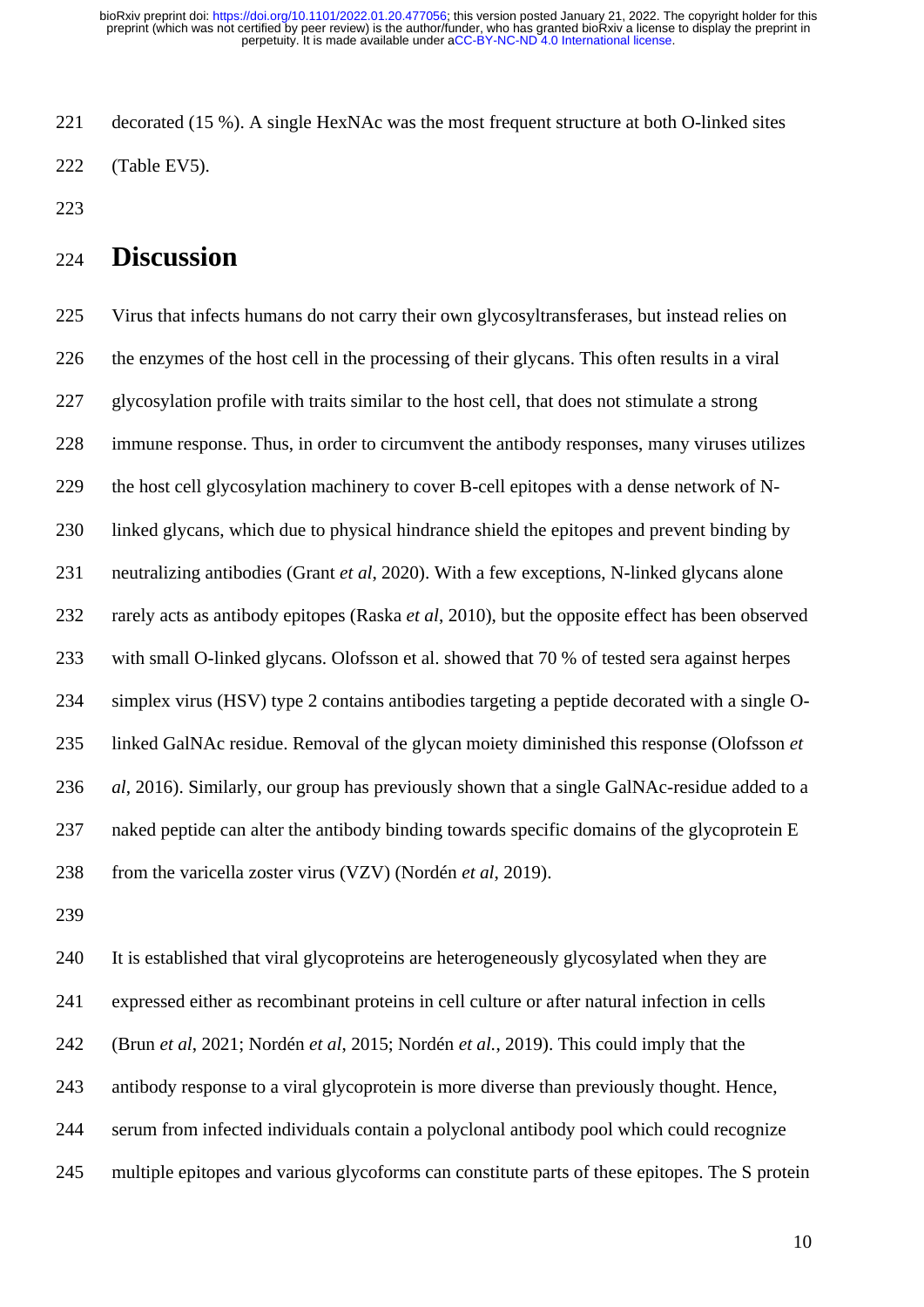of SARS-CoV-2 is highly glycosylated, with 17 to 22 previously identified sites carrying N- linked glycosylation that can shield B cell epitopes (Allen *et al.*, 2021; Antonopoulos *et al.*, 2021; Sanda *et al.*, 2021). Of these, 2 N-linked glycans are present in the RBD, and Yang et al. identified as many as 10 O-linked glycans in this region, although most of them appeared to be of low abundance and their biological significance is therefore uncertain (Yang *et al*, 2020). We demonstrate that enzymatic removal of all N-linked and/or O-linked glycans resulted in decreased antibody reactivity of the recombinant SARS-CoV-2 RBD produced in both CHO-S and HEK293F cells. This could indicate (i) that the glycans of the RBD constitute parts of antibody epitopes, (ii) that glycosylation is required for proper protein folding and in maintaining the protein conformation (Shental-Bechor & Levy, 2008) or (iii) a combination of both. The strong immunoreactivity of RBD, as verified by the identification of a multitude of Nabs

 targeting this domain (Pinto *et al.*, 2020; Tortorici *et al.*, 2020; Wang *et al.*, 2020), could be explained by the presence of multiple structural epitopes. If large glycan moieties are lacking, as after enzymatic removal, the folding of the protein could be compromised and thereby also transform structural epitopes which would render them inaccessible to antibodies present in the serum samples. No linear B-cell epitopes have been identified within the RBD (Li *et al*, 2021). However, screening for B cell epitopes is performed with synthetic peptides lacking glycans and would then not be able to identify epitopes that are dependent on the presence of N- or O-linked glycans.

 We performed a structural screening of the glycan profile of recombinant RBD. Overall, our screening is in line with previous studies (Shajahan *et al.*, 2020; Watanabe *et al*, 2020b), but we found significant differences in the amount of sialic acid and fucose content when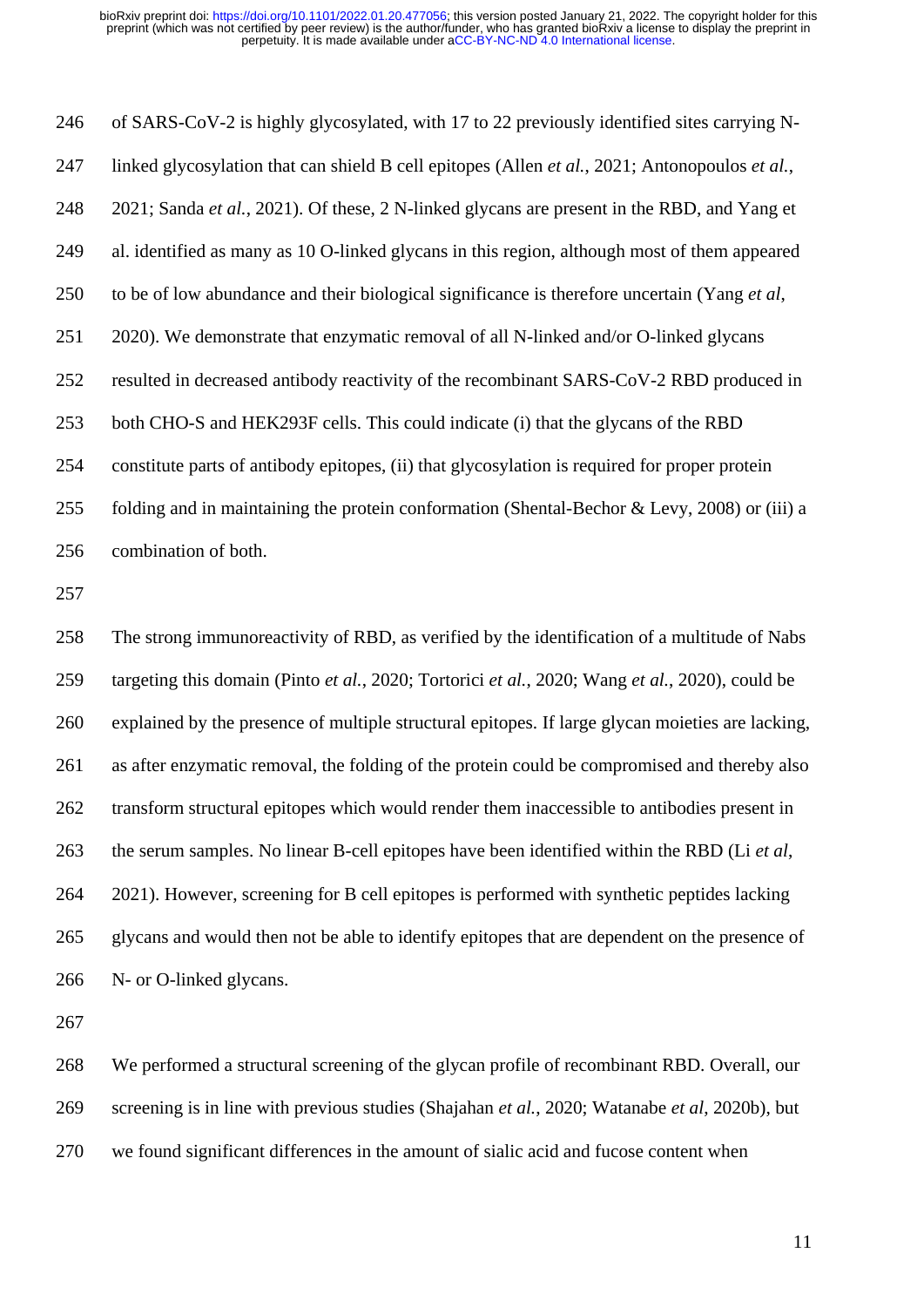comparing the RBD produced in CHO-S cells and HEK293F cells respectively. Interestingly, the CHO-S-produced RBD also presented with a high degree of mannose-6-phospate (M-6- P). This structure has previously been observed in the SARS-CoV-2 spike protein when expressed in cell lines but also when isolated from intact viral particles (Brun *et al.*, 2021; Gstöttner *et al*, 2021). Mannose-6-phosphate is recognized by the M-6-P receptor present in the trans-Golgi compartment and it directs tagged proteins to late endosomes/lysosomes. Lysosomal egress dependent on M-6-P has been described for both HSV (26) and VZV (27). Also, SARS-CoV-2 egress mediated by lysosomes has been proposed (Ghosh *et al*, 2020). However, we observed only a minor fraction of the peptides carrying M-6-P and to what extent they potentially could contribute to viral particle egress remains to be clarified. While each glycosite on the recombinant RBD was glycosylated at a similar frequency independent of production cell line, RBD produced in HEK293F had a higher degree of fucosylation compared to CHO-S. Selective removal of the fucose groups resulted in a significantly increased antibody reactivity. While abundant fucosylation was a trait of the HEK293F produced construct, RBD produced in CHO-S cells had a larger content of sialic acid moieties. Selective removal of sialic acids enhanced antibody reactivity for both constructs, but the effect was more prominent for the CHO-S construct. The use of the Lec3.2.8.1-cell line resulted in RBD with a glycosylation profile completely deficient in sialic acids and end-fucose. Consequently, the antibody reactivity towards the Lec3.2.8.1- produced RBD was enhanced and additional removal of the core-fucose did not result in any change in the antibody reactivity. Altogether, these results points to an important function of specific terminal-sugar residues in the antibody reactivity against glycosylated viral antigens and suggests that that core-fucosylation is of minor importance, despite the report of an NAb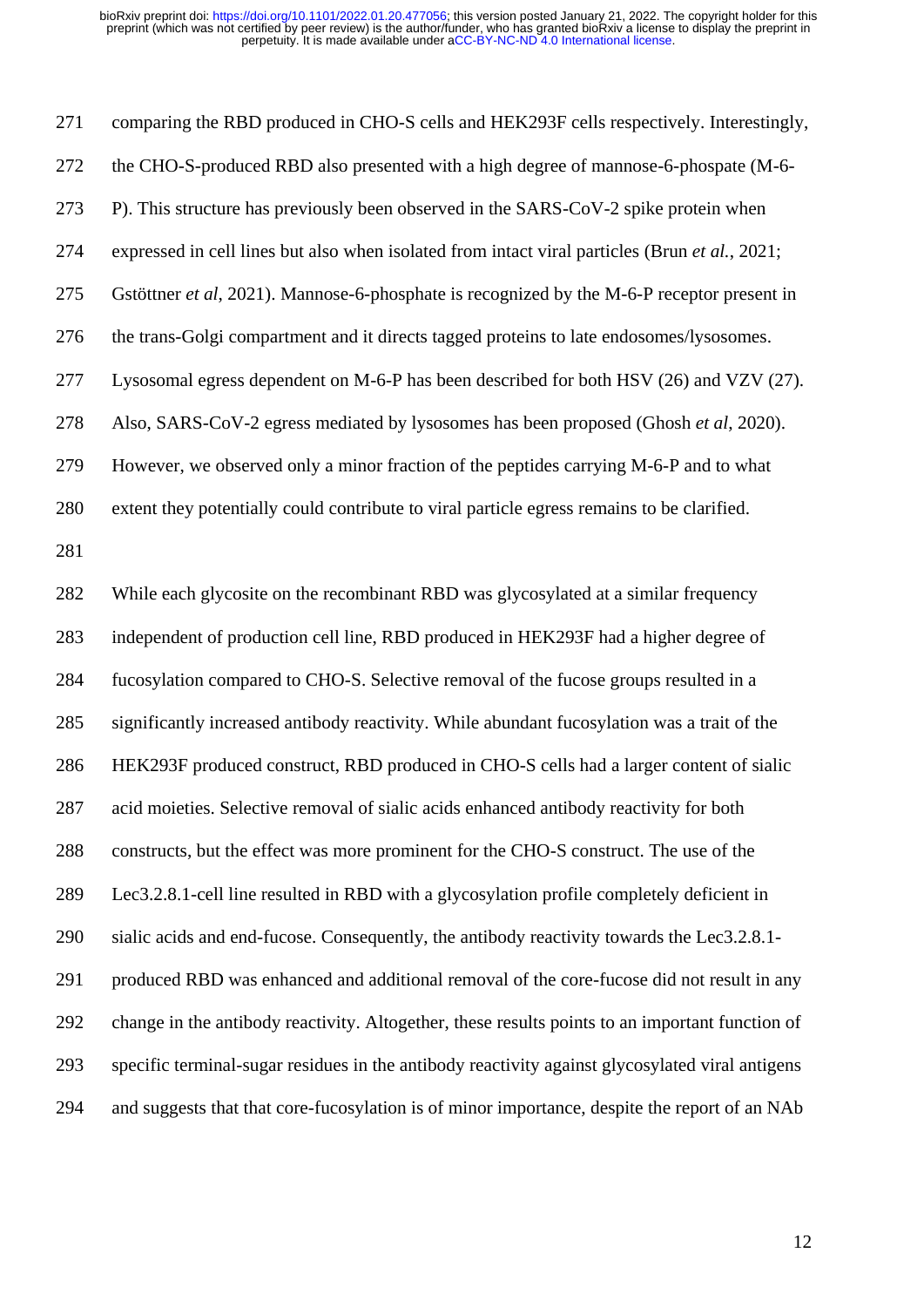that specifically interacts with the core fucose of the N-linked glycan situated on position N343 (Pinto *et al.*, 2020).

 In line with our findings that removal of sialic acids leads to increased antibody reactivity, the non-sialylated glycan structures of yeast-cell produced proteins could possibly be part of the explanation of the highly efficient yeast-produced vaccines against HBV (Doering *et al*, 2015; Ho *et al*, 2020). This suggests that it is possible to optimize recombinantly expressed RBD or S proteins in order to generate effective vaccine candidates. However, important to note is the possibility that immunization with a recombinant expressed subunit vaccine directs the humoral immune response towards B-cell epitopes with species-specific glycosylation profiles. This can possibly result in skewed immunodominance, directing the antibody response towards epitopes that are not exposed after a natural infection with the virus, resulting in disturbed efficiency of the vaccine (Abbott & Crotty, 2020). The data presented in this work confirms the necessity of correct glycosylation, and shows that also small differences in the glycosylation profile of a viral antigen can have a large impact on the reactivity by antibodies generated after a natural infection with SARS-CoV-2. A conscious decision regarding the glycosylation traits of the production cell line could hence affect the antibody response triggered by a recombinant protein. We suggest the glycosylation characteristics should be considered during the production of recombinant vaccines towards SARS-CoV-2 but also other enveloped viruses which carry glycoproteins.

### **Material and methods**

*Expression of recombinant S protein constructs*

The receptor-binding domain of the SARS-CoV-2 spike protein (amino acids 319-541) was

produced in three cell lines using an expression vector obtained through BEI Resources,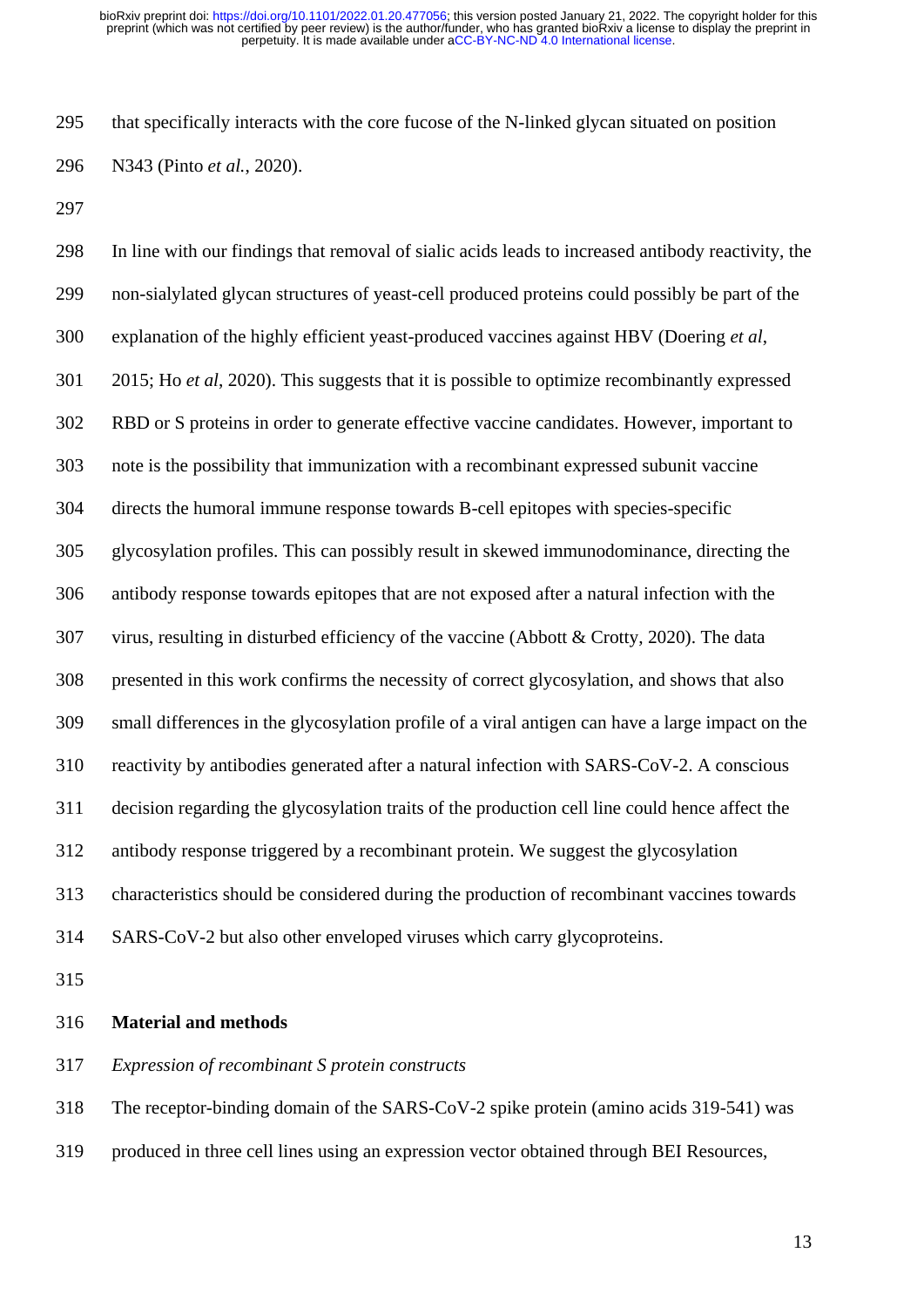NIAID, NIH, which is vector pCAGGS containing the SARS-CoV-2, Wuhan-Hu-1 spike glycoprotein gene RBD with C-terminal Hexa-Histidine tag (NR-52309) (Table EV1). CHO-S cells (Cat nr R80007, Thermo Fisher Scientific, Waltham, MA) were adapted to grow in suspension in FectoCHO medium (Polyplus transfection, Illkirch-Graffenstaden, France) at 324 37 °C in 5 %  $CO_2$  in Optimum Growth<sup>TM</sup> flasks (Thomson instrument company, Oceanside, CA) at 130 rpm in a Multitron 4 incubator (Infors, Bottmingen, Schweiz). Lec3.2.8.1 cells (a mutated CHO cell line kindly received from Prof. P Stanley (Chen & Stanley, 2003)) were cultured under the same conditions. The HEK293 derivate HEK293F cell line (Cat nr R79007, Thermo Fisher Scientific) were cultured in Freestyle 293 medium. Cells were 329 transfected at  $2 \times 10^6$  cells/mL using FectoPro transfection reagent (Polyplus transfection). The temperature was reduced to 32 °C (Lec3.2.8.1) or 31 °C (CHO-S) 4 hours post 331 transfection, while transfected HEK293F cells were kept at 37 °C. Protein-containing culture 332 supernatants (800 mL – 1 L) were harvested when cell viability was below 80 %, which was after 168 hours (CHO-S), 74 hours (Lec3.2.8.1) or 90 hours (HEK293F), filtered using Polydisc AS 0.45 µm (Whatman, Maidstone, UK) and loaded onto a 5 mL HisExcel column (Cytiva, Marlborough, MA). After sample loading, the column was washed with 20 mM sodium phosphate, 0.5 M NaCl and 30 mM imidazole before elution of the protein using the same buffer with 500 mM imidazole (Lec3.2.8.1-produced RBD) or 300 mM imidazole (CHO-S and HEK293F-produced RBD). Pooled fractions were concentrated using 10 kDa Vivaspin concentrators (MWCO 10 kDa, Sartorius, Göttingen, Germany), passed over a HiPrep 26/10 desalting column (Cytiva) in phosphate-buffered saline and finally concentrated again. The Lec3.2.8.1-produced RBD was further purified by gel filtration using a Superose 200 Increase 16/300 GL column (Cytiva) in phosphate-buffered saline. Integrity and purity of the different RBD preparations were checked by SDS-PAGE and Western blot.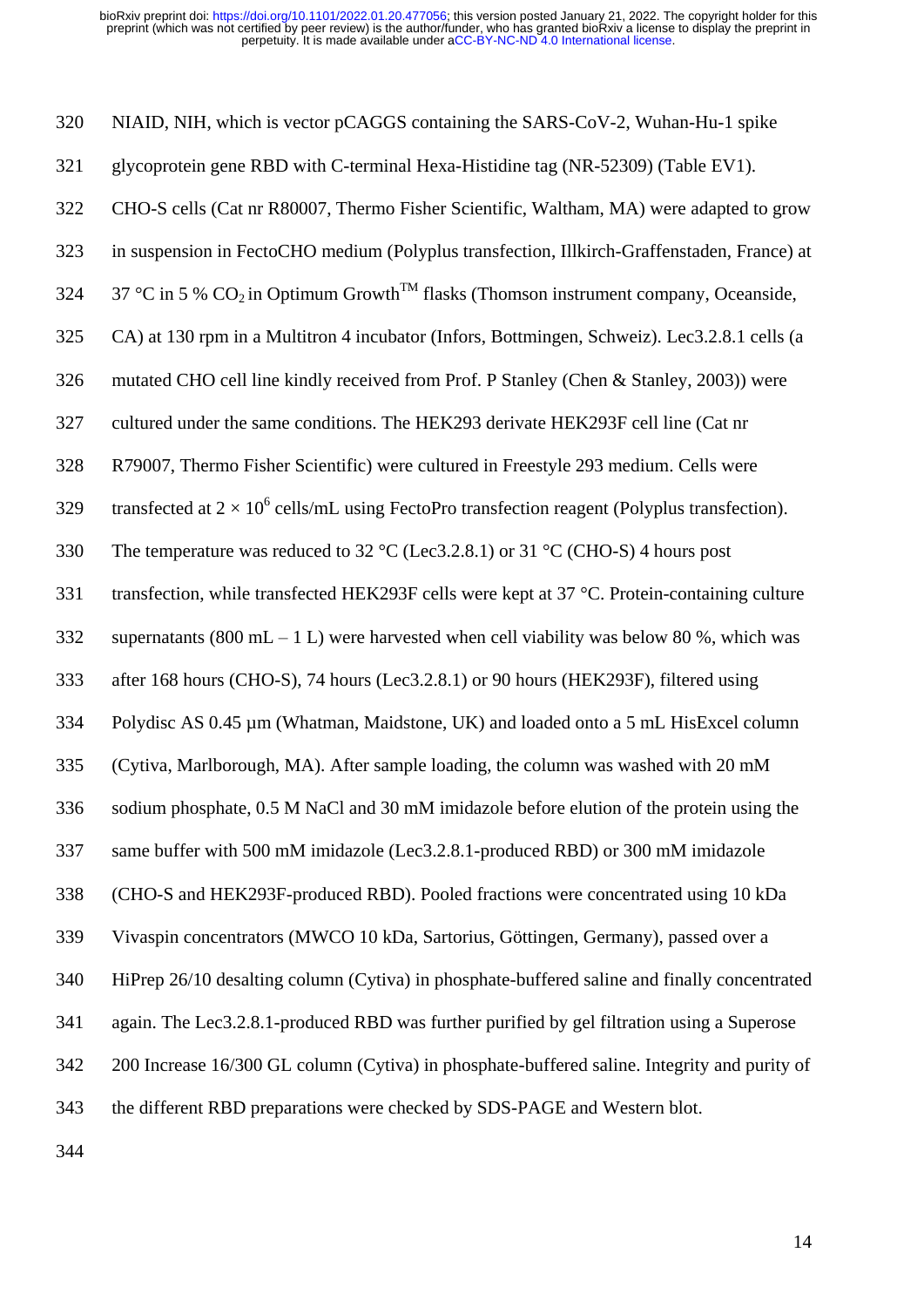*Sample preparation prior to assessment of position and structure of glycans* 

- The purified RBD preparations from CHO-S, HEK293F and Lec3.2.8.1 (20 µg each) were
- diluted with digestion buffer (DB), 1 % sodium deoxycholate (SDC) in 50 mM
- triethylammonium bicarbonate (TEAB) pH 8.0 (Sigma Aldrich, St. Louis, MO), to give
- 349 protein concentrations of 0.5  $\mu$ g/ $\mu$ L. The RBD preparations were reduced with 4.5 mM
- dithiothreitol (DTT) at 56 °C for 30 min and alkylated with 9 mM 2-iodoacetamide (IAM) in
- the dark for 30 min at room temperature (RT). The alkylation reactions were then quenched
- by incubation with DTT (9 mM final concentration) for 15 minutes at RT. Additional 20 µL
- of DB was added prior to the proteolytic digest with Pierce™ MS grade trypsin and Glu-C
- (overnight at 37 °C, 0.2 µg and 0.3 µg, respectively). The digested samples were purified
- using High Protein and Peptide Recovery Detergent Removal Spin Column (Thermo Fisher
- Scientific) according to the manufacturer instructions. SDC was removed by acidification
- with 10% trifluoroacetic acid (TFA) and subsequent centrifugation.
- The supernatants were further purified using Pierce peptide desalting spin columns (Thermo
- Fisher Scientific) according to the manufacturer's instructions. Each of the purified RBD
- preparations was divided into 3 parts: (1) 7.5 µg for nanoLC-MS/MS analysis, (2) 7.5 µg for
- neuraminidase treatment, (3) 5 µg for PNGaseF treatment.
- For sialic acid removal, RBD preparations were incubated with 1 µl Sialidase A (GK80040,
- Agilent, Santa Clara, CA) in 50 µL of provided buffer, overnight at 37 °C. For N-glycans
- 364 removal, samples were dissolved in 50  $\mu$ L of 50mM TEAB and treated with 1  $\mu$ L of
- recombinant PNGaseF (Promega, Madison, WI) overnight at 37 °C. All preparations were
- desalted using Pierce Peptide Desalting Spin Columns (Thermo Fisher Scientific) prior to
- NanoLC-MS/MS analysis.
- 

## *NanoLC-MS/MS analysis of recombinant RBD*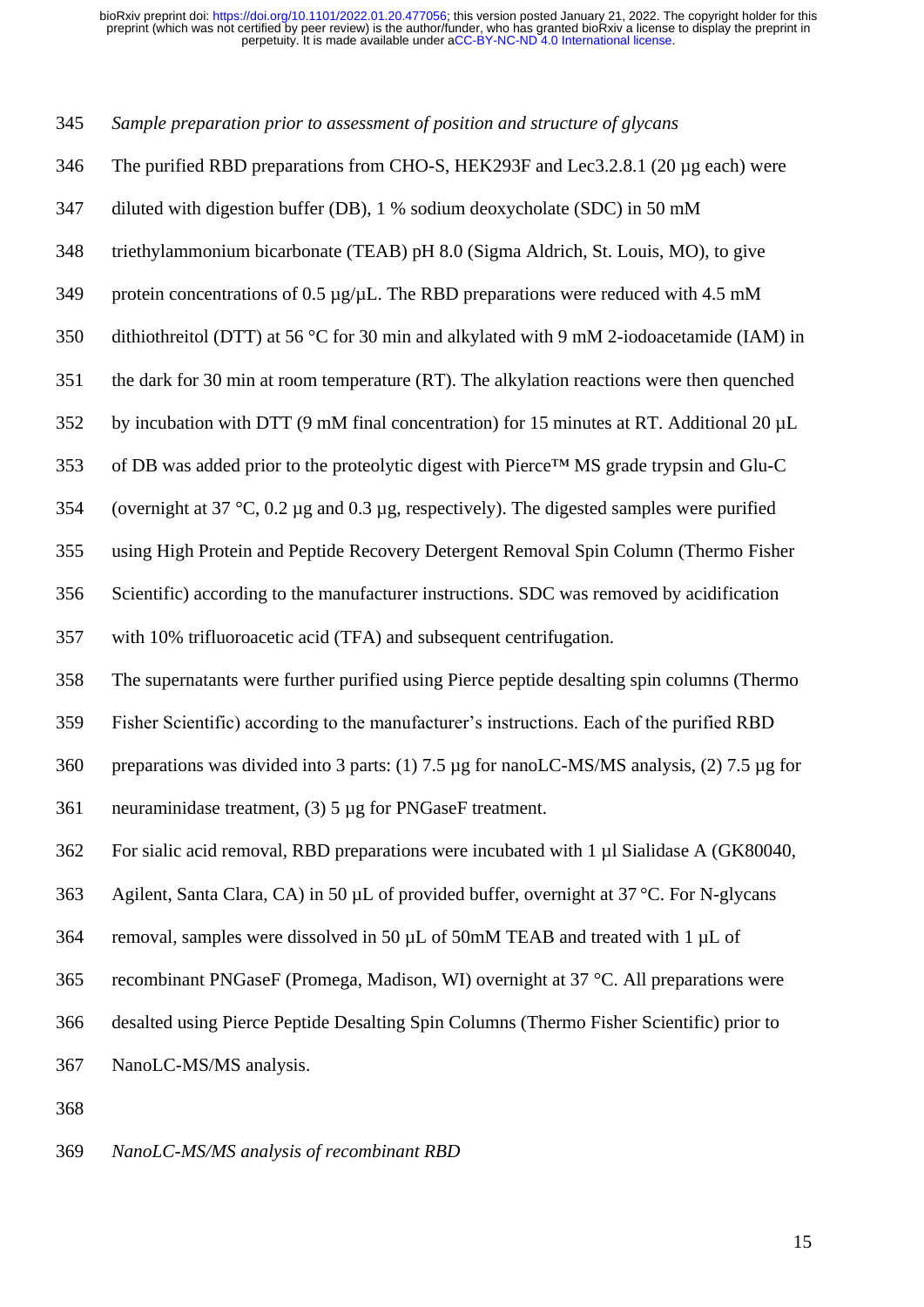The RBD proteolytic preparations were analyzed on a QExactive HF mass spectrometer interfaced with Easy-nLC1200 liquid chromatography system (Thermo Fisher Scientific). Peptides were trapped on an Acclaim Pepmap 100 C18 trap column (100 μm x 2 cm, particle size 5 μm, Thermo Fischer Scientific), and separated on an in-house packed analytical column (75 μm × 300 mm, particle size 3 μm, Reprosil-Pur C18, Dr. Maisch) using a gradient from 7 % to 50 % B over 75 min, followed by an increase to 100 % B for 5 min at a flow of 300 nL/min, where Solvent A was 0.2 % formic acid (FA) and solvent B was 80 % acetonitrile (ACN) in 0.2 % FA. The precursor ion mass spectra were acquired in either 600- 2000 m/z or 375-1500 m/z ranges at a resolution of 120 000. For NanoLC-MS/MS analysis, the instrument operated in data-dependent mode with the 10 most intense ions with charge states 2 to 5 being selected for fragmentation using higher-energy collision dissociation (HCD). The isolation window was set to 3 m/z and dynamic exclusion to 20 s. MS/MS spectra were recorded at a resolution of 30 000 with maximum injection time set to 110 ms. To facilitate glycosylated peptide characterization, multiple injections were acquired with precursors detection in 600-2000 m/z range and different settings for the normalized HCD energies of 22, 28 and 34.

*Glycan database search and data processing* 

The acquired data were analyzed using Proteome Discoverer version 2.4 (Thermo Fisher

Scientific). Database searches were performed with either Byonic (Protein Metrics,

Cupertino, CA) or Sequest as search engines. To evaluate the protein preparations purity, the

data were initially searched against custom database consisting of Uniprot\_Chinese

hamster\_CHO-K1 cell line database (24147 proteins), SwissProt\_human database (20342

proteins) and the sequence of expressed RBD protein. For later searches aimed to identify the

available glycoforms, the raw data acquired with different HCD energies were searched with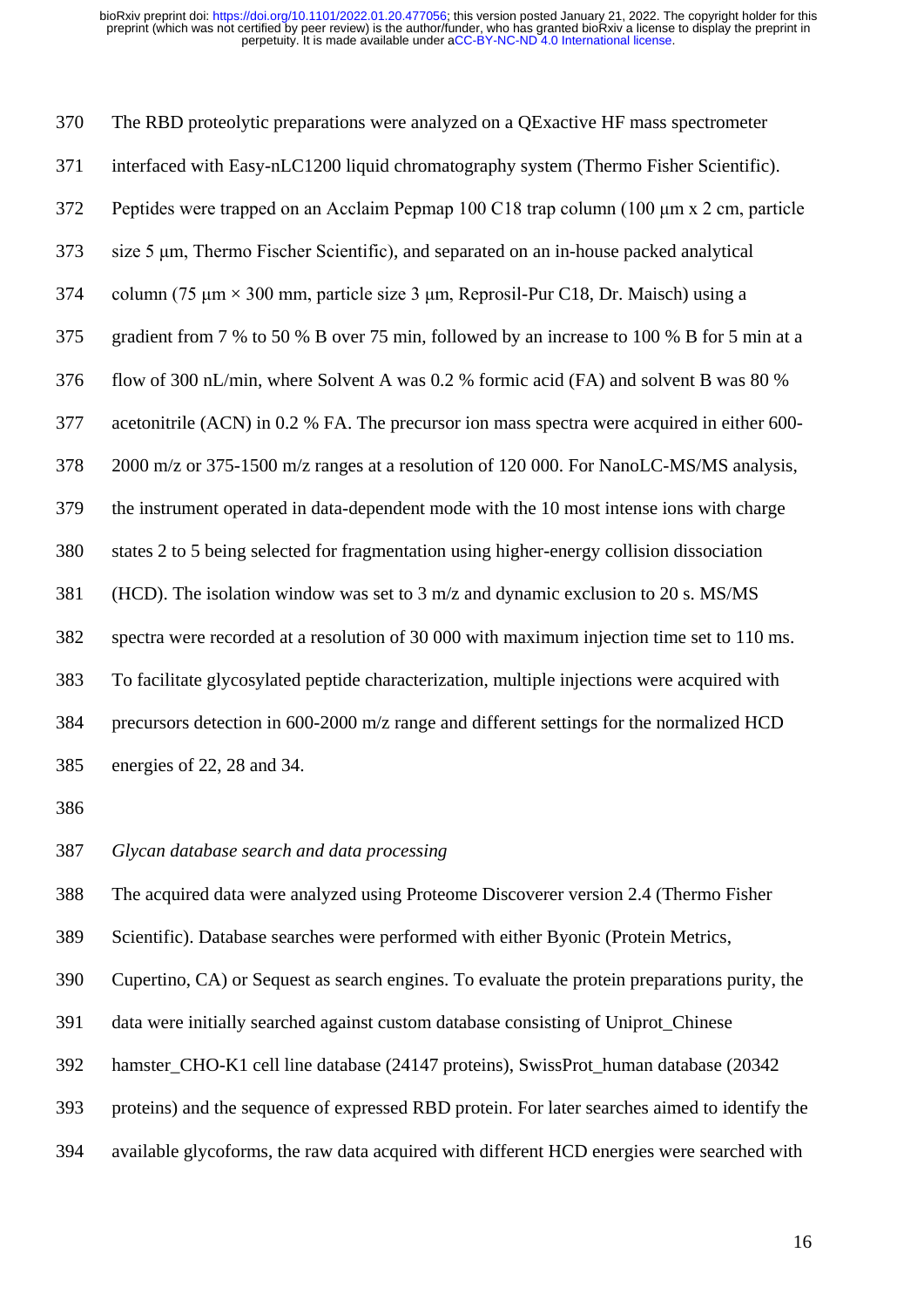Proteome Discoverer/Byonic, with Minora Feature Detector node, against the single RBD protein sequence. Precursor mass tolerance was set to 10 ppm and fragment mass tolerance to 30 ppm. Proteolytic peptides with up to 2 missed cleavages (combined Trypsin Glu-C cleavage sites) were accepted together with variable modification of methionine oxidation and fixed cysteine alkylation. Several different N-glycan databases were used during the data processing. The initial N-glycan database contained 227 glycan compositions, where 224 were COVID- 19 associated N-glycan compositions reported in GlyConnect Compozitor version: 1.0.0 at SIB Swiss Institute of Bioinformatics | Expasy site plus 3 additional mannose-phosphate containing compositions. This database was used for the analysis of neuraminidase treated samples. The 45 curated non-sialylated compositions, retrieved from the analysis of neuraminidase treated preparation, were used to create a new glycan database consisting of 153 glycan compositions for the follow-up analysis of native preparations. An O-glycan database consisted of 6 reported in GlyConnect Compozitor COVID-19 O-glycan compositions and was used for the analysis of PNGaseF treated samples. All glycopeptide identifications were manually evaluated prior to the final assignment of the observed glycosylation forms. The data, acquired with the normalized HCD energy of 22, were used for oxonium ion evaluation to suggest glycan structures for the observed compositions. The extracted ion chromatogram (EIC) peak intensities of the observed glycoforms were used to calculate their relative abundances. The relative abundances were calculated using average EIC values from the multiple injections and are expressed as percent of the total signal for all modified and non-modified forms. 

*Deglycosylation of recombinant RBD using glycosidase treatment*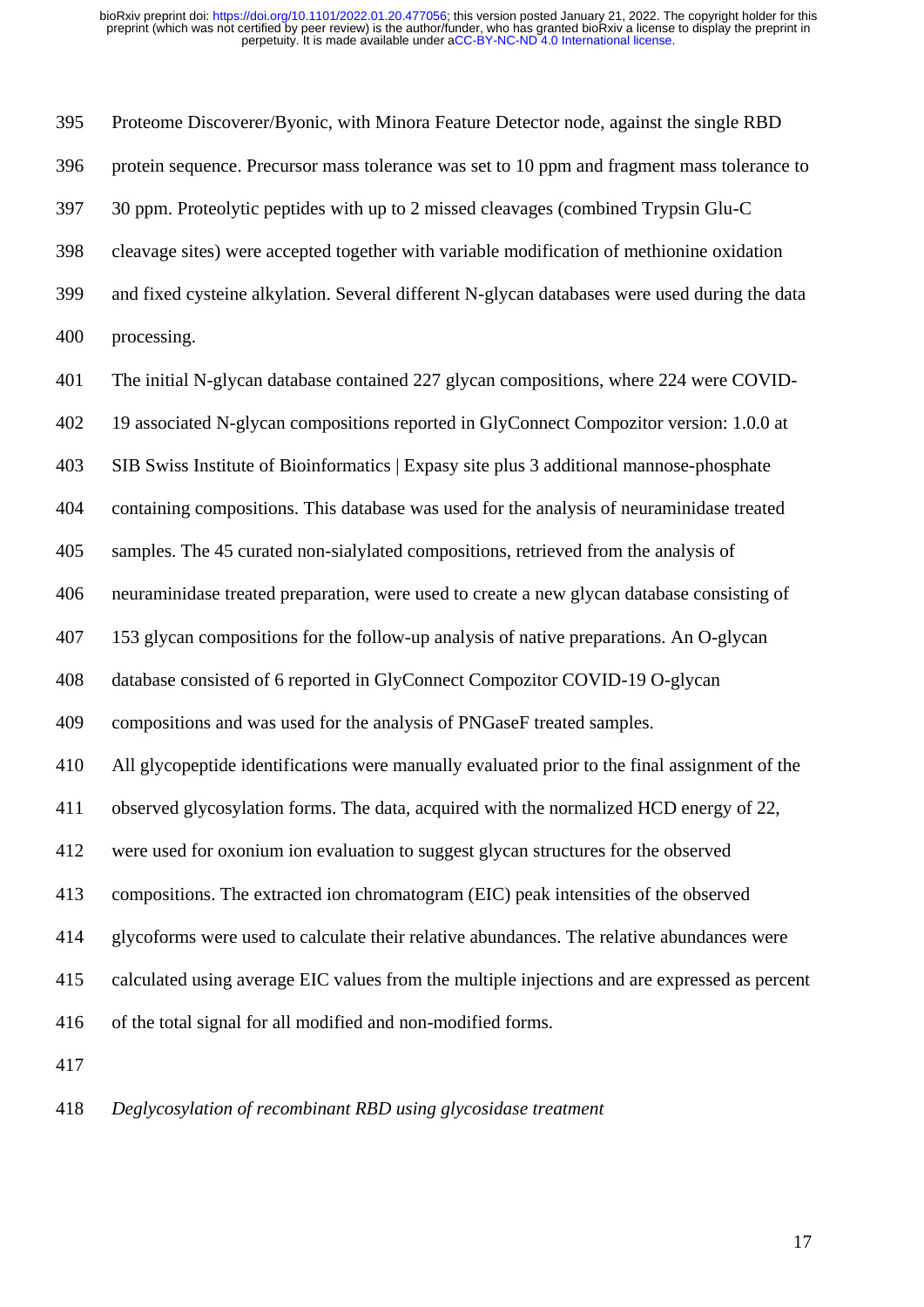| 419 | Removal of N-linked glycosylation was performed using PNGaseF (New England Biolabs,                     |
|-----|---------------------------------------------------------------------------------------------------------|
| 420 | Ipswich, USA) at a concentration of 125 U/µg protein. Removal of both N-linked and O-                   |
| 421 | linked glycans was performed by incubation with five different glycosidases: PNGaseF (New               |
| 422 | England Biolabs, 125 U/µg protein), O-glycosidase (New England Biolabs, 20 000 U/µg                     |
| 423 | protein), $\alpha$ 2-3,6,8 neuraminidase (New England Biolabs, 25 U/µg protein) and $\alpha$ -N-acetyl- |
| 424 | galactosaminidase (New England Biolabs, 10 U/µg protein). Removal of sialic acids was                   |
| 425 | performed using the $\alpha$ 2-3,6,8 neuraminidase (New England Biolabs, 50 U/ $\mu$ g protein).        |
| 426 | Removal of fucose was performed using $\alpha$ 1-2,4,5,6 fucosidase O (New England Biolabs, 2)          |
| 427 | U/µg protein), and $\alpha$ 1-3,4 fucosidase (New England Biolabs, 4 U/µg protein). All enzymatic       |
| 428 | reactions were performed as a 1-step reaction with 1x Glycobuffer 2 (New England Biolabs),              |
| 429 | 10 μg RBD produced in CHO-S-, HEK293F-, or Lec3.2.8.1-cells and incubation at 37 °C for                 |
| 430 | 24 hours. As heat-treated controls, peptides were incubated at $37^{\circ}$ C for 24 hours, but without |
| 431 | additional enzymes.                                                                                     |
|     |                                                                                                         |

## *Gel electrophoresis and in-gel staining of glycosidase treated recombinant RBD*

 To control efficiency of the enzymatic treatment 5 µg of the enzyme-treated products or controls were run on a NuPage™ 4-12 % Bis-Tris gel (Invitrogen, Carlsbad, USA) at 100 V for 60 minutes using the EI9001-XCELL II Mini Cell (Novex, San Diego, CA) together with the Powerease 500 (Novex) and subsequently stained with the SilverQuest™ Stain kit

(Invitrogen, Carlsbad, USA) according to the instructions from the manufacturer.

*Levels of human anti-SARS-CoV-2 IgG antibodies in convalescent serum samples*

Serum samples from SARS-CoV-2 convalescent individuals (n=24) were obtained from the

department of Clinical Microbiology, Sahlgrenska University Hospital, Gothenburg, Sweden.

Samples were collected between 06-03-2020 and 08-27-2020, 25 – 100 days following a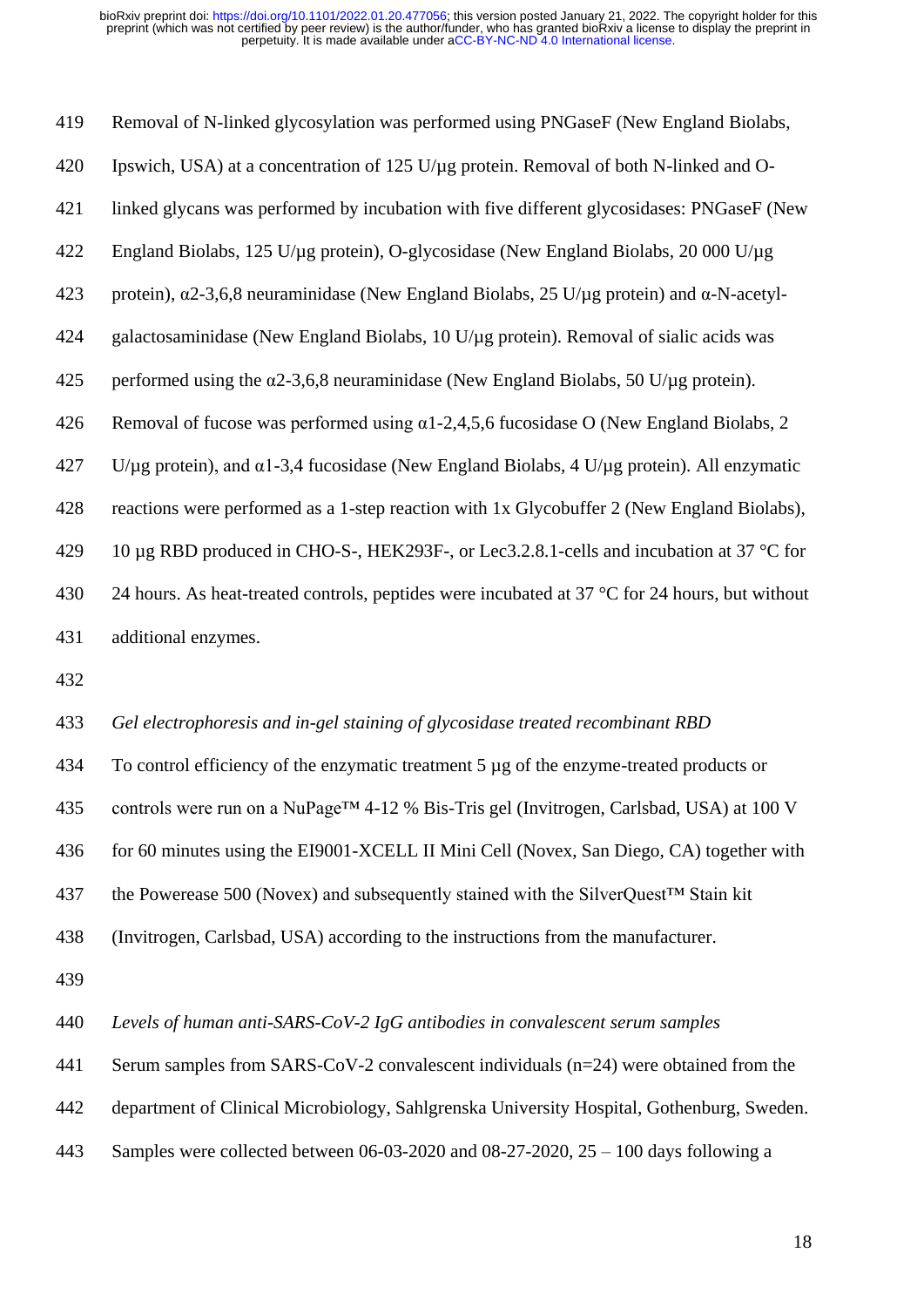| 444 | positive PCR-test. Serum was stored at -80 °C until use. The SARS-CoV-2 IgG II Quant          |
|-----|-----------------------------------------------------------------------------------------------|
| 445 | assay is a chemiluminescent microparticle immunoassay (CMIA) used for quantitative            |
| 446 | determination of IgG antibodies to SARS-CoV-2 in human serum and plasma on the                |
| 447 | ARCHITECT System (Abbott Laboratories, Chicago, IL). The assay measures IgG binding           |
| 448 | to the RBD of the S-protein. IgG concentrations $\geq$ 50 antibody units (AU)/mL were defined |
| 449 | as positive.                                                                                  |

*Viral CPE neutralization assay* 

 The titre of neutralizing antibodies against SARS-CoV-2 in the patient sera was determined 453 against the DE-Gbg20 viral strain (NCBI GenBank ID: MW092768) at a titre of  $10^{-6}$ . 50 % tissue culture infectious dose (TCID50) assay was performed as defined by Reed and Muench (Reed & Muench, 1938). All sera were heat inactivated at 56 °C for 30 minutes before 2-fold serial dilution in serum-free DMEM with 100TCID50 DEGbg20 followed by incubation for 2 457 hours at 37 °C. The virus-antibody mixture was added to a monolayer of VERO CCL-81 cells grown in 96 well-plates in DMEM supplemented with 2 % penicillin-streptomycin and 459 2 % foetal calf serum. The plates were incubated for 72 hours at 37 °C with 5 %  $CO_2$ . The neutralizing titre for each serum was defined at the highest serum dilution at which 50 % of the added virus was neutralized.

## *Anti-SARS-CoV-2 antibody reactivity assay*

 The antibody reactivity towards glycosidase treated proteins were assessed using an enzyme- linked immunosorbent assay (ELISA). Briefly, Nunc Maxisorp™ 96-well plates (Thermo Fischer Scientific) were coated with 0.1 µg glycosidase treated peptides or heat-treated 467 controls diluted in carbonate buffer (pH 9.6). Coating was performed over night at  $4^{\circ}$ C followed by washing three times with 0.05 % tween20 in phosphate buffered saline (PBS).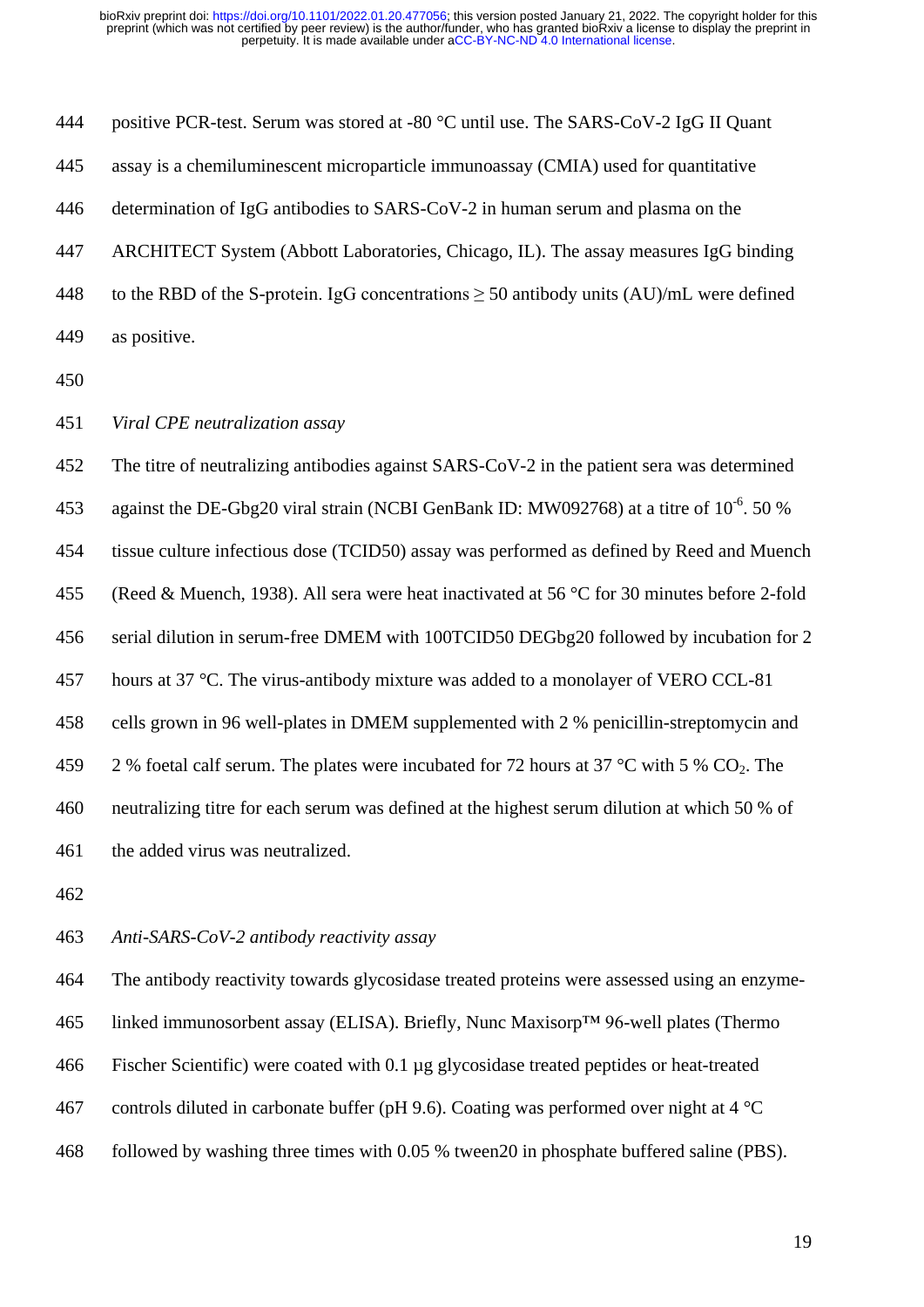| 469 | The plates were blocked in 2 % milk for 30 minutes at room temperature prior to addition of          |
|-----|------------------------------------------------------------------------------------------------------|
| 470 | sera (diluted 1:100 in 1 % milk in PBS with 0.05 % tween 20) and 1.5 hours incubation at 37          |
| 471 | °C. The plates were washed three times before addition of alkaline phosphatase-conjugated            |
| 472 | Goat anti-human IgG (Jackson ImmunoResearch, Cambridgeshire, UK) diluted 1:1000 in 1                 |
| 473 | % milk in PBS with 0.05 % tween. After 1.5 h incubation at 37 °C the plate was washed six            |
| 474 | times and 1 mg/mL p-nitrophenylphosphate (Medicago, Danmarks-Berga, Sweden) in                       |
| 475 | Diethanolamine Substrate buffer was added. The plates were incubated in the dark for 30              |
| 476 | minutes before spectrophotometric measurement at 405 nm.                                             |
| 477 |                                                                                                      |
| 478 | <b>Statistics</b>                                                                                    |
| 479 | For the comparison of antibody reactivity as determined by ELISA the Wilcoxon matched-               |
| 480 | pair signed rank test was used. The comparison between anti-RBD IgG levels and antibody              |
| 481 | reactivity towards recombinant RBD was done with Pearson correlation coefficient, assuming           |
| 482 | normal distribution. All statistical analyses were performed using the Graphpad Prism                |
| 483 | software version 9.3.1 (GraphPad Software Inc, San Diego, CA, USA).                                  |
| 484 |                                                                                                      |
| 485 | Ethical statement                                                                                    |
| 486 | The study was approved by the ethical review board in Gothenburg (Dnr: 2021-02252).                  |
| 487 |                                                                                                      |
| 488 |                                                                                                      |
| 489 | <b>Acknowledgements</b>                                                                              |
| 490 | We thank Rickard Lymer, Mikael Andersson, and Vijay Kumar Nallani at the Mammalian Protein           |
| 491 | Expression Core Facilities at Gothenburg University for skilful production of recombinant constructs |
| 492 | and Sigvard Olofsson for reviewing of the manuscript. We also thank The Swedish National             |
| 493 | Infrastructure for Biological Mass Spectrometry (BioMS) for financial support of glycoproteomic      |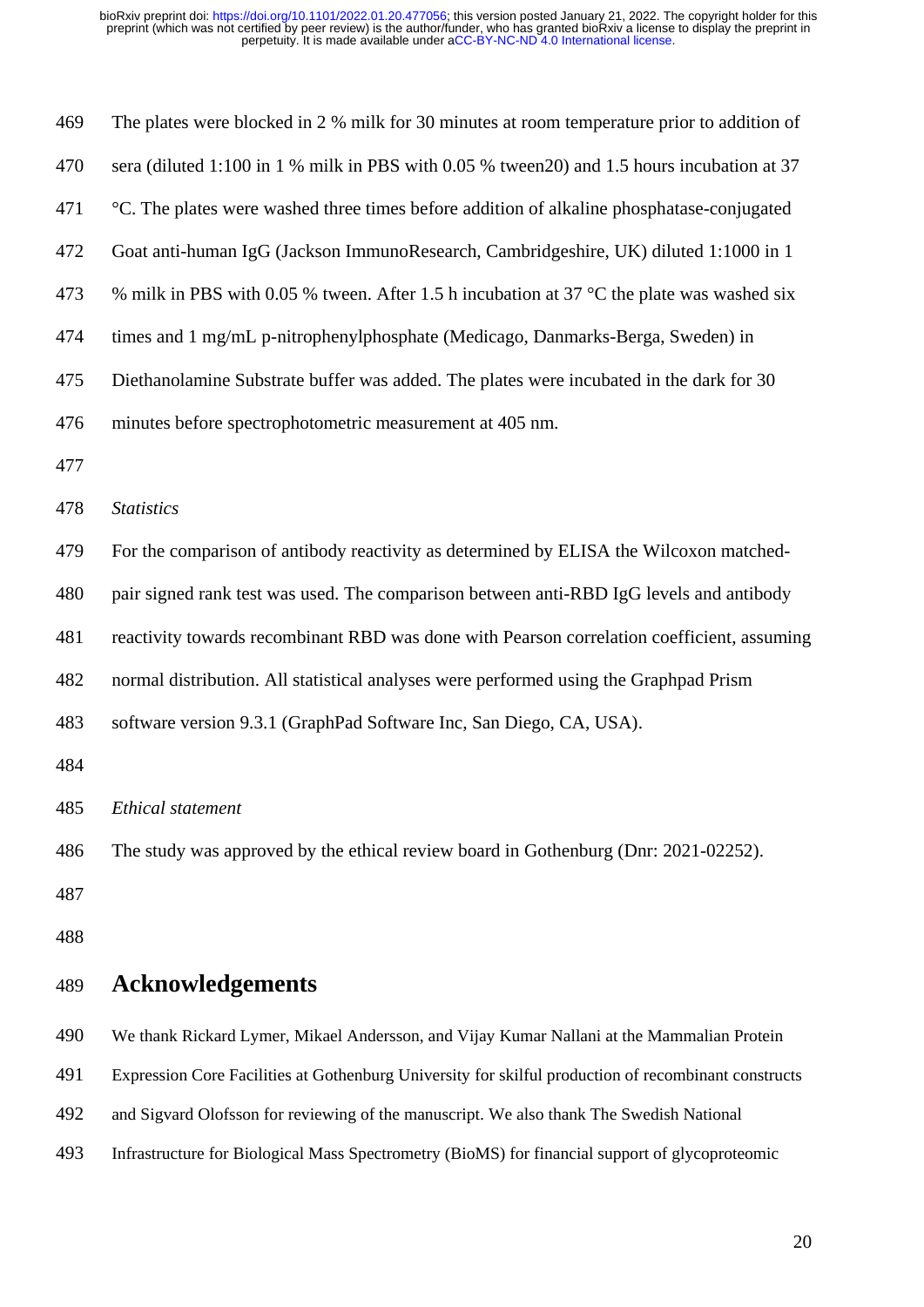- studies at the Proteomics Core Facility, University of Gothenburg. The study was funded by Sweden´s innovation agency Vinnova, (2020-03108).
- 
- 

# **Author contributions**

- Conceptualization: RN; Formal analysis: ES, EM, KN; Funding acquisition: RN; Investigation; ES,
- EM, KN; Methodology: ES, EM, MB; Project administration: ES; Resources: KN, MB, JL;
- Supervision: EM, RN; Validation: ES; Visualization: ES; Writing original draft: ES, RN; Writing –
- review and editing: ES, EM, KN, MB, JL, RN.
- 

# **Conflict of Interest**

- The authors declare no conflict of interest.
- 

# **The paper explained**

**Problem:** The SARS-CoV-2 spike protein contains carbohydrate structures and several

studies have showed a large diversity in their composition. This is especially true for

recombinant spike proteins, where the production cell line impacts the resulting carbohydrate

structures. Still, it is unknown how this carbohydrate diversity affects the recognition by IgG

antibodies produced as a response to viral infection.

- 
- **Results:** We expressed the receptor binding domain (RBD) of the spike protein in three

different mammalian cell lines and identified cell-line specific differences in the carbohydrate

- profile. Sialic acids were a common trait of RBD produced in Chinese hamster ovary cells,
- while fucose was more commonly found within the carbohydrate structures on RBD
- produced in Human embryonic kidney cells. Both sialic acids and fucose were found to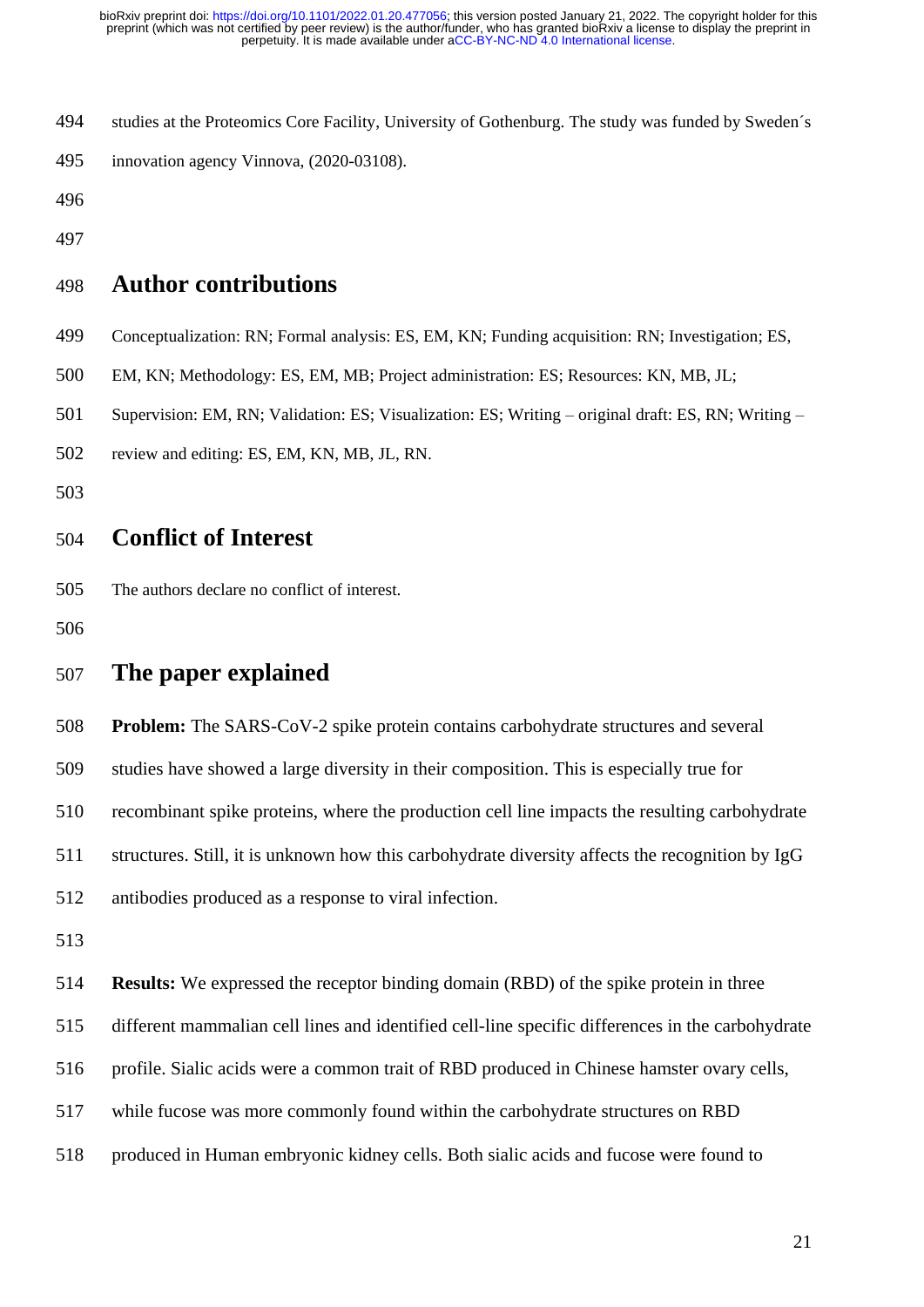| 519 | modulate the IgG-reactivity against the RBD, with enhanced reactivity as a result following    |
|-----|------------------------------------------------------------------------------------------------|
| 520 | enzymatic removal of these specific sugar residues.                                            |
| 521 |                                                                                                |
| 522 | <b>Impact:</b> The results highlight the importance of the carbohydrate profile in antibody    |
| 523 | reactivity against the RBD of SARS-CoV-2, and suggests the production cell line is of          |
| 524 | importance when producing recombinant proteins as vaccine candidates.                          |
| 525 |                                                                                                |
| 526 | <b>References</b>                                                                              |
| 527 | Abbott RK, Crotty S (2020) Factors in B cell competition and immunodominance. Immunol Rev 296: |
| 528 | 120-131                                                                                        |

Allen JD, Chawla H, Samsudin F, Zuzic L, Shivgan AT, Watanabe Y, He W-t, Callaghan S, Song G, Yong

P *et al* (2021) Site-Specific Steric Control of SARS-CoV-2 Spike Glycosylation. *Biochemistry* 60: 2153-

2169

Antonopoulos A, Broome S, Sharov V, Ziegenfuss C, Easton RL, Panico M, Dell A, Morris HR, Haslam

SM (2021) Site-specific characterization of SARS-CoV-2 spike glycoprotein receptor-binding domain.

*Glycobiology* 31: 181-187

Bagdonaite I, Thompson AJ, Wang X, Søgaard M, Fougeroux C, Frank M, Diedrich JK, Yates JR, Salanti

A, Vakhrushev SY *et al* (2021) Site-specific O-glycosylation analysis of SARS-CoV-2 spike protein

produced in insect and human cells. *bioRxiv*

Brun J, Vasiljevic S, Gangadharan B, Hensen M, A VC, Hill ML, Kiappes JL, Dwek RA, Alonzi DS, Struwe

WB *et al* (2021) Assessing Antigen Structural Integrity through Glycosylation Analysis of the SARS-

CoV-2 Viral Spike. *ACS Cent Sci* 7: 586-593

Cavanagh D (1983) Coronavirus IBV: structural characterization of the spike protein. *The Journal of* 

*general virology* 64 ( Pt 12): 2577-2583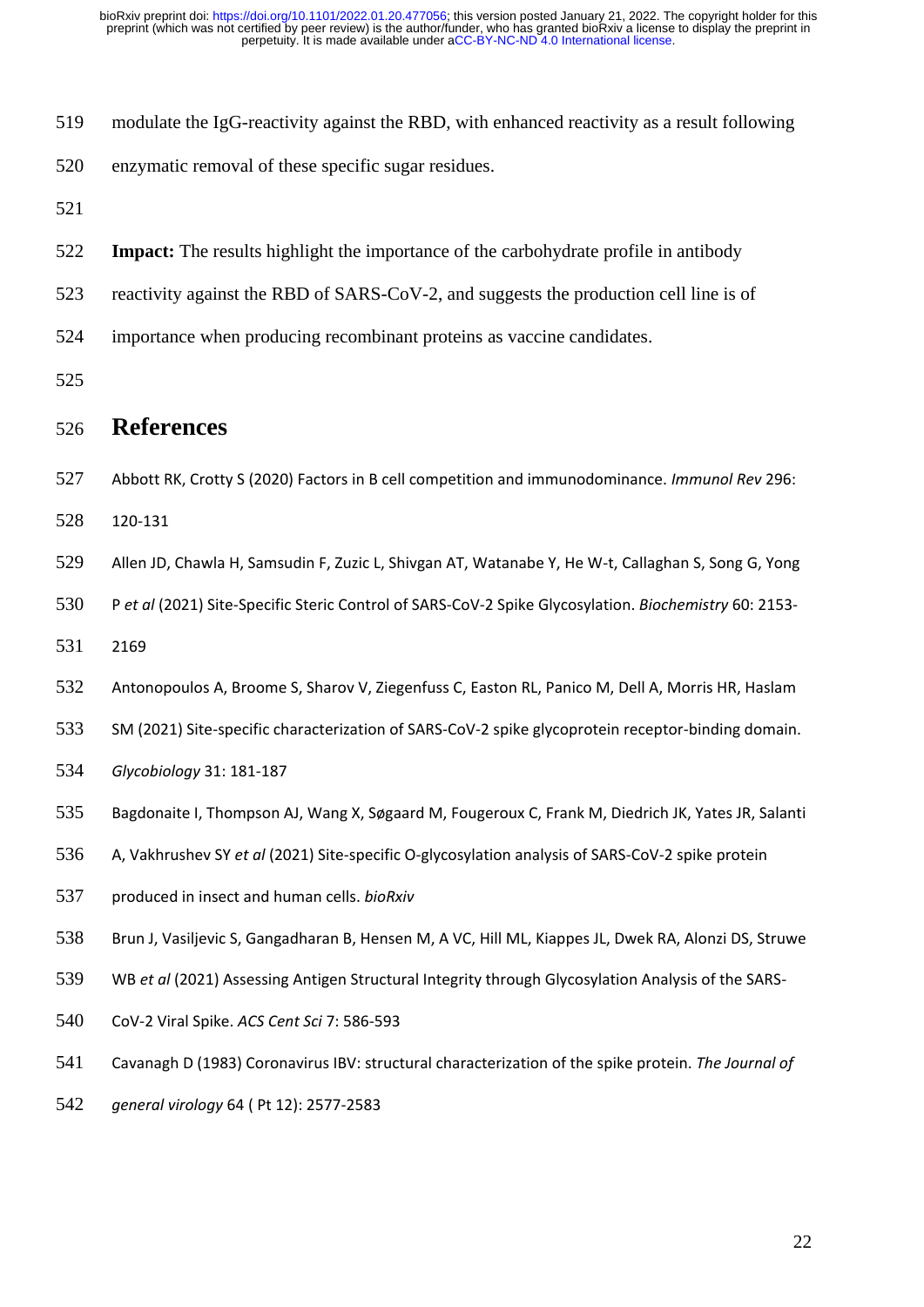- Chen W, Stanley P (2003) Five Lec1 CHO cell mutants have distinct Mgat1 gene mutations that
- encode truncated N-acetylglucosaminyltransferase I. *Glycobiology* 13: 43-50
- Chi X, Yan R, Zhang J, Zhang G, Zhang Y, Hao M, Zhang Z, Fan P, Dong Y, Yang Y *et al* (2020) A
- neutralizing human antibody binds to the N-terminal domain of the Spike protein of SARS-CoV-2.
- *Science* 369: 650-655
- Croset A, Delafosse L, Gaudry J-P, Arod C, Glez L, Losberger C, Begue D, Krstanovic A, Robert F,
- Vilbois F *et al* (2012) Differences in the glycosylation of recombinant proteins expressed in HEK and
- CHO cells. *Journal of Biotechnology* 161: 336-348
- Delmas B, Laude H (1990) Assembly of coronavirus spike protein into trimers and its role in epitope
- expression. *Journal of virology* 64: 5367-5375
- Doering TL, Cummings RD, Aebi M (2015) Fungi. In: *Essentials of Glycobiology*, Varki A., Cummings
- R.D., Esko J.D., Stanley P., Hart G.W., Aebi M., Darvill A.G., Kinoshita T., Packer N.H., Prestegard J.H.
- *et al* (eds.) pp. 293-304. Cold Spring Harbor Laboratory Press
- Copyright 2015-2017 by The Consortium of Glycobiology Editors, La Jolla, California. All rights
- reserved.: Cold Spring Harbor (NY)
- Ghosh S, Dellibovi-Ragheb TA, Kerviel A, Pak E, Qiu Q, Fisher M, Takvorian PM, Bleck C, Hsu VW, Fehr
- AR *et al* (2020) β-Coronaviruses Use Lysosomes for Egress Instead of the Biosynthetic Secretory
- Pathway. *Cell* 183: 1520-1535.e1514
- Grant OC, Montgomery D, Ito K, Woods RJ (2020) Analysis of the SARS-CoV-2 spike protein glycan
- shield reveals implications for immune recognition. *Scientific reports* 10: 14991
- Gstöttner C, Zhang T, Resemann A, Ruben S, Pengelley S, Suckau D, Welsink T, Wuhrer M,
- Domínguez-Vega E (2021) Structural and Functional Characterization of SARS-CoV-2 RBD Domains
- Produced in Mammalian Cells. *Anal Chem* 93: 6839-6847
- Ho JK-T, Jeevan-Raj B, Netter H-J (2020) Hepatitis B Virus (HBV) Subviral Particles as Protective
- Vaccines and Vaccine Platforms. *Viruses* 12: 126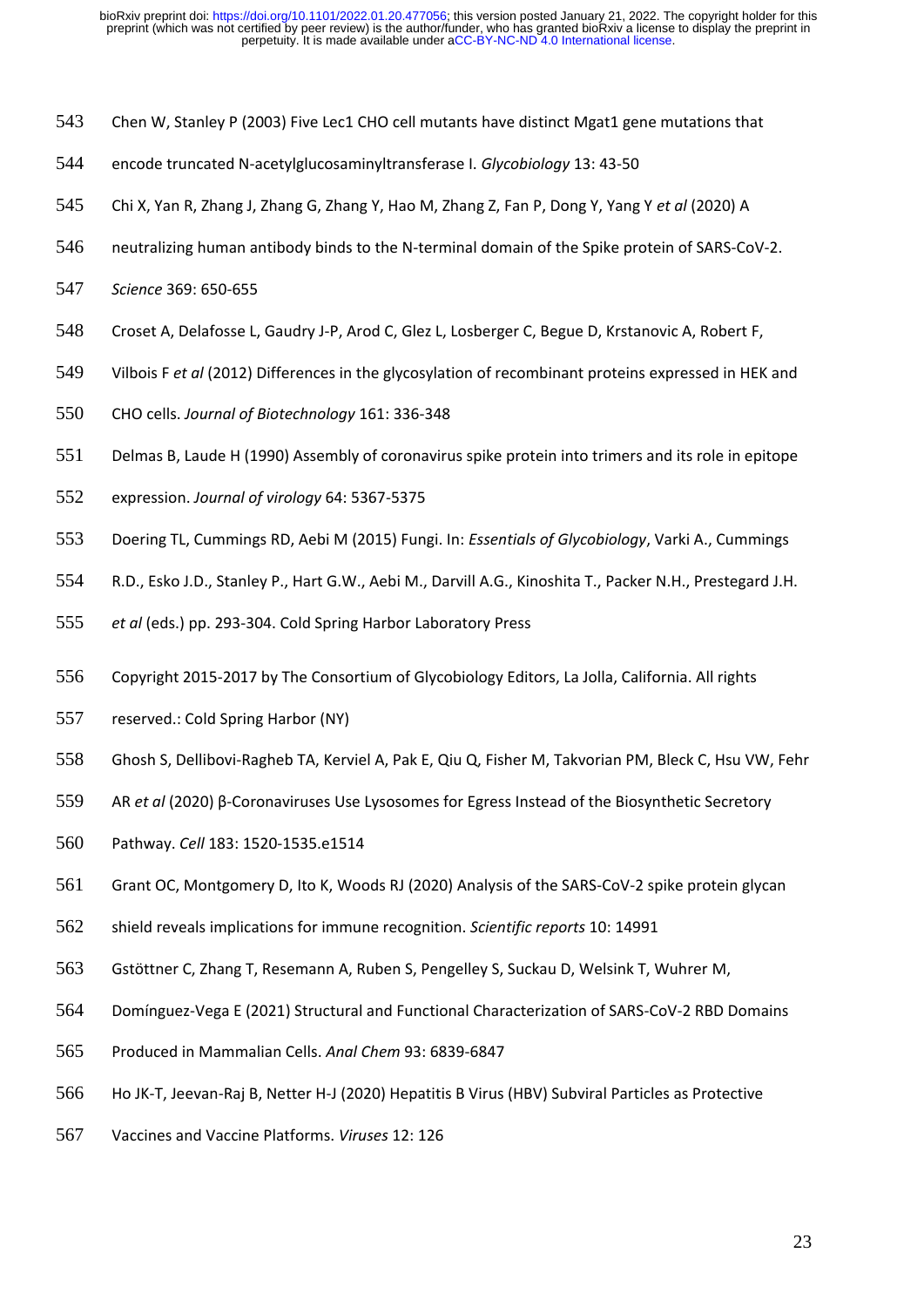- Ju B, Zhang Q, Ge J, Wang R, Sun J, Ge X, Yu J, Shan S, Zhou B, Song S *et al* (2020) Human neutralizing
- antibodies elicited by SARS-CoV-2 infection. *Nature* 584: 115-119
- Kellam P, Barclay W (2020) The dynamics of humoral immune responses following SARS-CoV-2
- infection and the potential for reinfection. *Journal of General Virology* 101: 791-797
- Li W, Moore MJ, Vasilieva N, Sui J, Wong SK, Berne MA, Somasundaran M, Sullivan JL, Luzuriaga K,
- Greenough TC *et al* (2003) Angiotensin-converting enzyme 2 is a functional receptor for the SARS
- coronavirus. *Nature* 426: 450-454
- Li Y, Ma M-l, Lei Q, Wang F, Hong W, Lai D-y, Hou H, Xu Z-w, Zhang B, Chen H *et al* (2021) Linear
- epitope landscape of the SARS-CoV-2 Spike protein constructed from 1,051 COVID-19 patients. *Cell*
- *Rep* 34: 108915
- Lou B, Li TD, Zheng SF, Su YY, Li ZY, Liu W, Yu F, Ge SX, Zou QD, Yuan Q *et al* (2020) Serology
- characteristics of SARS-CoV-2 infection after exposure and post-symptom onset. *Eur Respir J* 56
- Nordén R, Halim A, Nyström K, Bennett EP, Mandel U, Olofsson S, Nilsson J, Larson G (2015) O-linked
- glycosylation of the mucin domain of the herpes simplex virus type 1-specific glycoprotein gC-1 is
- temporally regulated in a seed-and-spread manner. *The Journal of biological chemistry* 290: 5078-
- 5091
- Nordén R, Nilsson J, Samuelsson E, Risinger C, Sihlbom C, Blixt O, Larson G, Olofsson S, Bergstrom T
- (2019) Recombinant Glycoprotein E of Varicella Zoster Virus Contains Glycan-Peptide Motifs That
- Modulate B Cell Epitopes into Discrete Immunological Signatures. *International journal of molecular*
- *sciences* 20
- Olofsson S, Blixt O, Bergstrom T, Frank M, Wandall HH, 2016. Viral O-GalNAc peptide epitopes: a
- novel potential target in viral envelope glycoproteins, Reviews in medical virology, 2015/11/03 ed.,
- pp. 34-48.
- Pinto D, Park YJ, Beltramello M, Walls AC, Tortorici MA, Bianchi S, Jaconi S, Culap K, Zatta F, De
- Marco A *et al* (2020) Cross-neutralization of SARS-CoV-2 by a human monoclonal SARS-CoV
- antibody. *Nature* 583: 290-295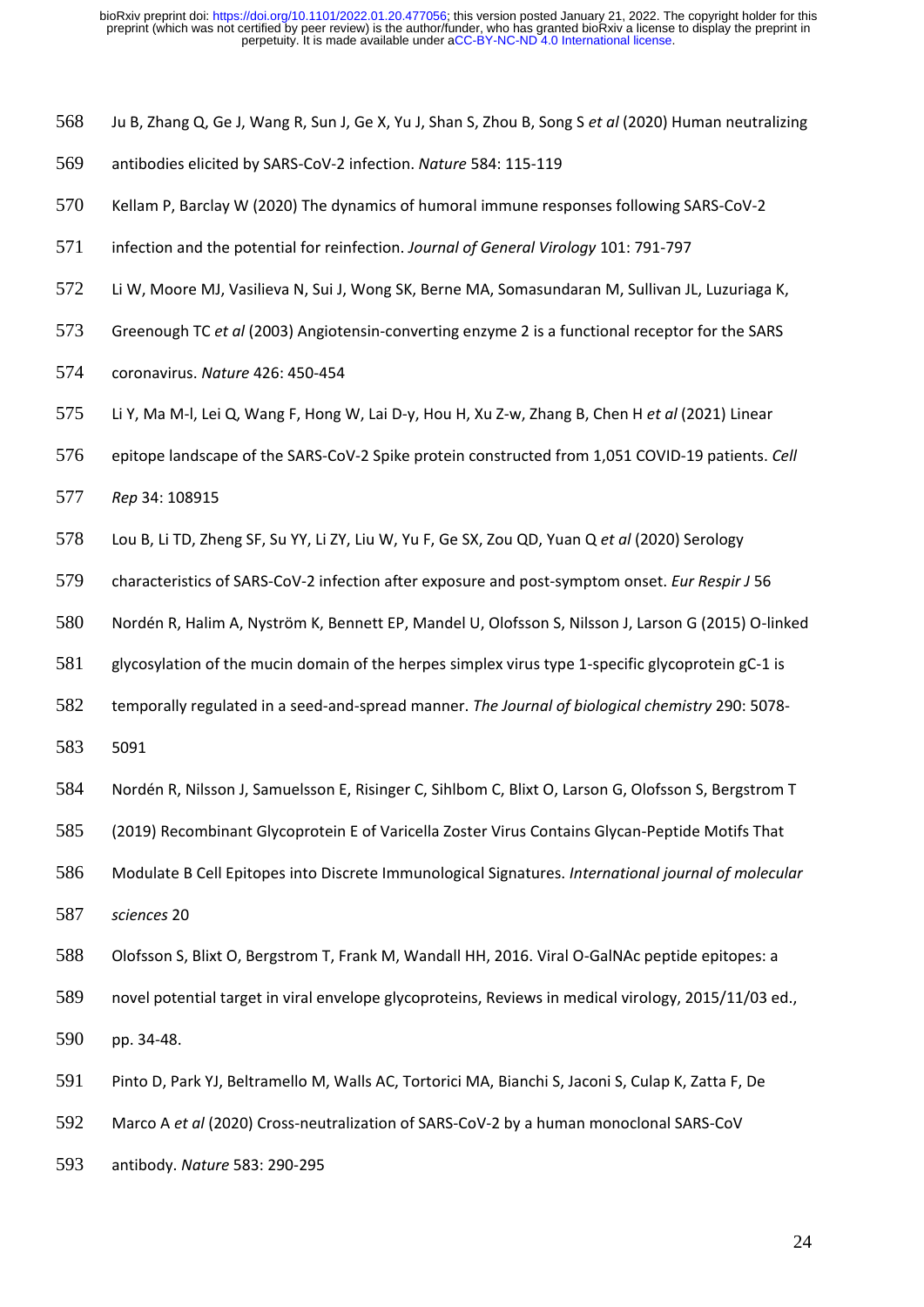- Plotkin SA, Plotkin SA (2008) Correlates of Vaccine-Induced Immunity. *Clinical Infectious Diseases* 47:
- 401-409
- Raska M, Takahashi K, Czernekova L, Zachova K, Hall S, Moldoveanu Z, Elliott MC, Wilson L, Brown R,
- Jancova D *et al* (2010) Glycosylation patterns of HIV-1 gp120 depend on the type of expressing cells
- and affect antibody recognition. *The Journal of biological chemistry* 285: 20860-20869
- Reed LJ, Muench H (1938) A SIMPLE METHOD OF ESTIMATING FIFTY PER CENT ENDPOINTS12.
- *American Journal of Epidemiology* 27: 493-497
- Rydyznski Moderbacher C, Ramirez SI, Dan JM, Grifoni A, Hastie KM, Weiskopf D, Belanger S, Abbott
- RK, Kim C, Choi J *et al* (2020) Antigen-Specific Adaptive Immunity to SARS-CoV-2 in Acute COVID-19
- and Associations with Age and Disease Severity. *Cell* 183: 996-1012.e1019
- Sanda M, Morrison L, Goldman R (2021) N- and O-Glycosylation of the SARS-CoV-2 Spike Protein.
- *Analytical Chemistry* 93: 2003-2009
- Shajahan A, Supekar NT, Gleinich AS, Azadi P (2020) Deducing the N- and O-glycosylation profile of
- the spike protein of novel coronavirus SARS-CoV-2. *Glycobiology*
- Shental-Bechor D, Levy Y (2008) Effect of glycosylation on protein folding: a close look at
- thermodynamic stabilization. *Proceedings of the National Academy of Sciences of the United States*
- *of America* 105: 8256-8261
- Tortorici MA, Beltramello M, Lempp FA, Pinto D, Dang HV, Rosen LE, McCallum M, Bowen J, Minola
- A, Jaconi S *et al* (2020) Ultrapotent human antibodies protect against SARS-CoV-2 challenge via
- multiple mechanisms. *Science* 370: 950-957
- Wang C, Li W, Drabek D, Okba NMA, van Haperen R, Osterhaus A, van Kuppeveld FJM, Haagmans BL,
- Grosveld F, Bosch BJ (2020) A human monoclonal antibody blocking SARS-CoV-2 infection. *Nature*
- *communications* 11: 2251
- Watanabe Y, Allen JD, Wrapp D, McLellan JS, Crispin M (2020a) Site-specific glycan analysis of the
- SARS-CoV-2 spike. *Science* 369: 330-333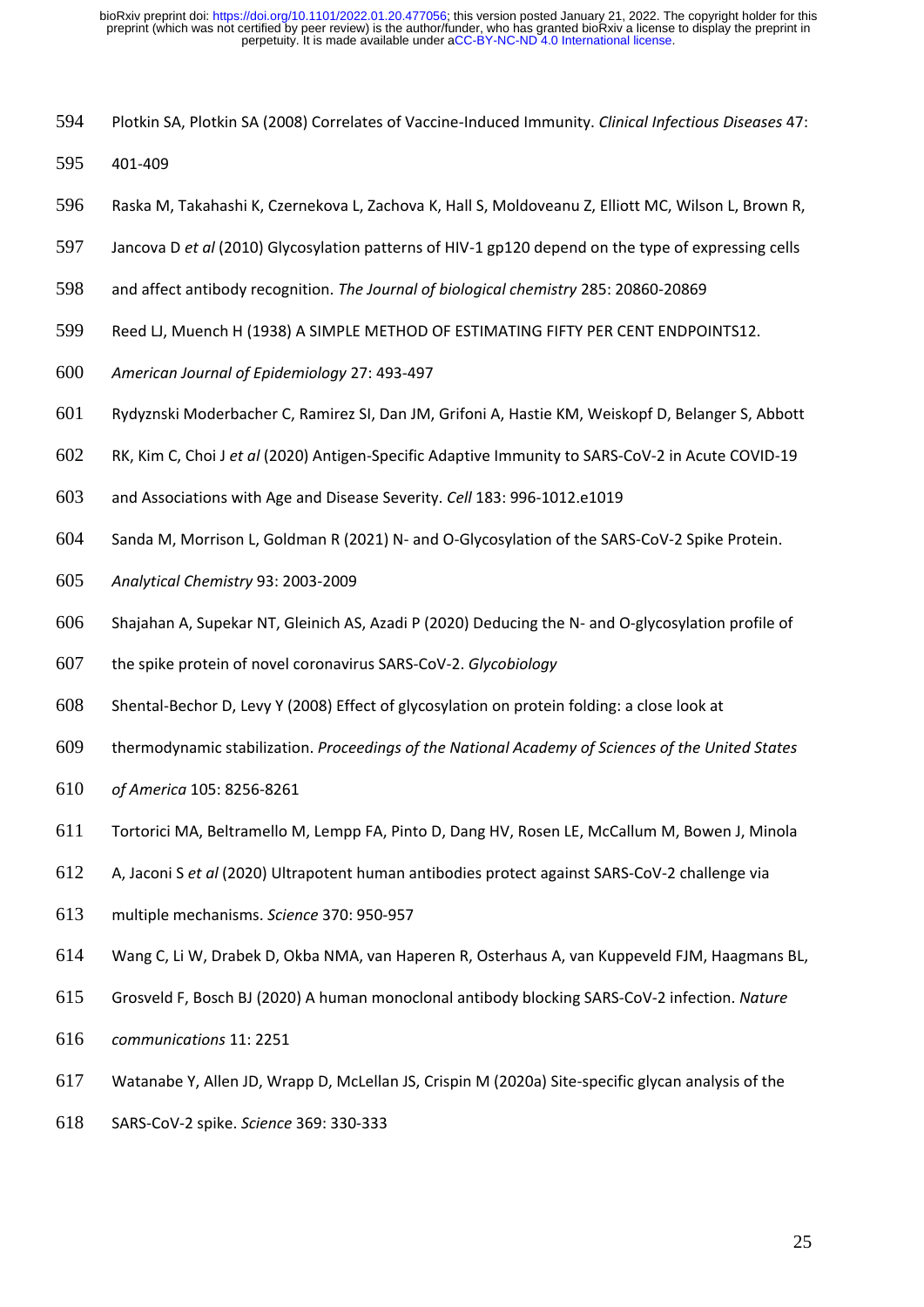- Watanabe Y, Allen Joel D, Wrapp D, McLellan Jason S, Crispin M (2020b) Site-specific glycan analysis
- of the SARS-CoV-2 spike. *Science* 369: 330-333
- Yang J, Wang W, Chen Z, Lu S, Yang F, Bi Z, Bao L, Mo F, Li X, Huang Y *et al* (2020) A vaccine targeting
- the RBD of the S protein of SARS-CoV-2 induces protective immunity. *Nature*
- Zhao J, Yuan Q, Wang H, Liu W, Liao X, Su Y, Wang X, Yuan J, Li T, Li J *et al* (2020) Antibody Responses
- to SARS-CoV-2 in Patients With Novel Coronavirus Disease 2019. *Clinical infectious diseases : an*
- *official publication of the Infectious Diseases Society of America* 71: 2027-2034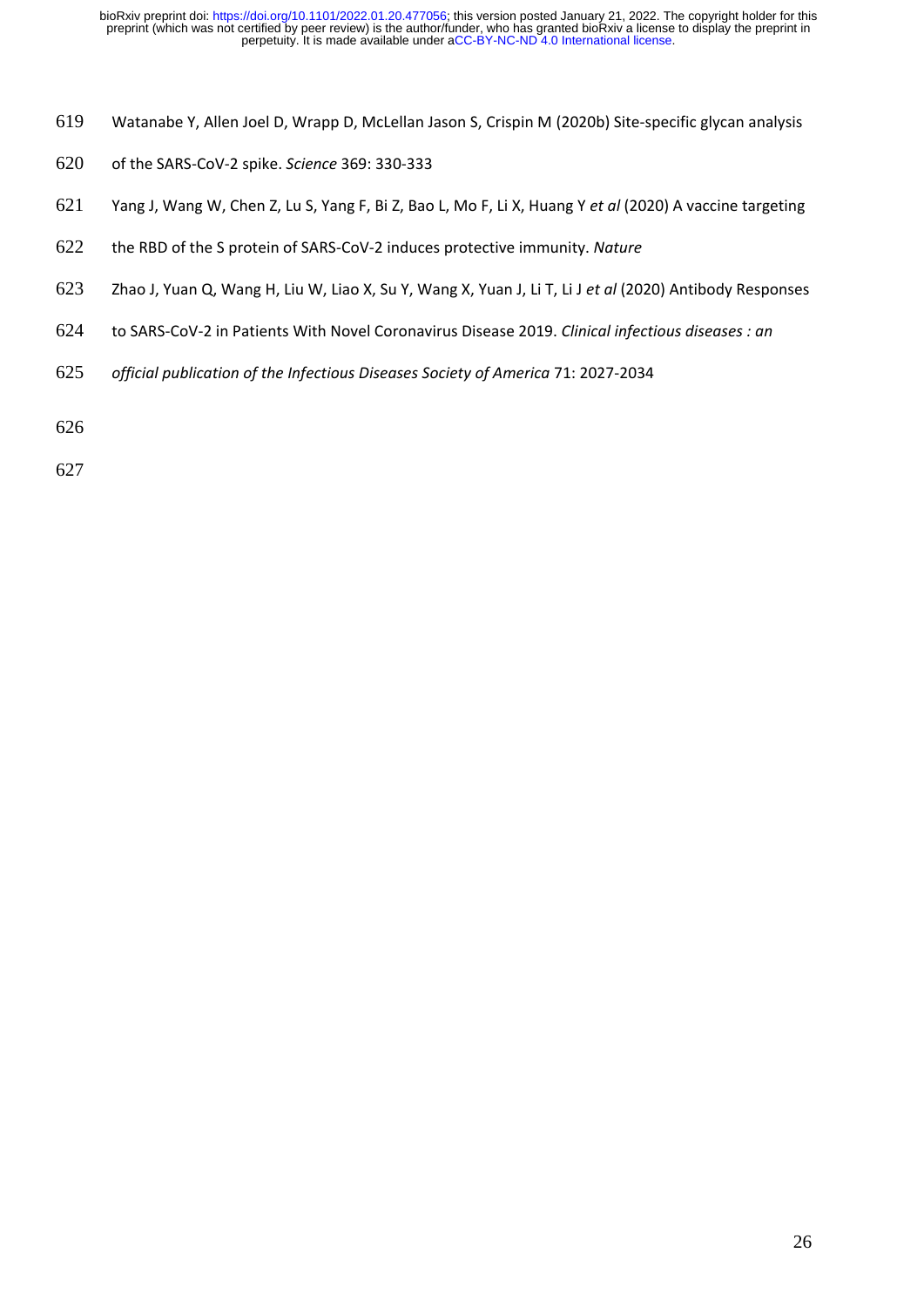# **Figure Legends**

| 630 | Figure 1. Schematic presentation of glycan distribution at the respective sites of the CHO-S-    |
|-----|--------------------------------------------------------------------------------------------------|
| 631 | and HEK293F-produced RBD. A Degree of glycosylation, distribution between the glycan             |
| 632 | types, degree of sialylation and degree of fucosylation at site N331 as detected on CHO-S-       |
| 633 | and HEK293F produced RBD. B. Degree of glycosylation, distribution between the glycan            |
| 634 | types, degree of sialylation and degree of fucosylation at site N343 as detected on CHO-S-       |
| 635 | and HEK293F produced RBD. C. Degree of glycosylation, distribution between glycan                |
| 636 | composition and degree of sialylation at site T323/S325 as detected on CHO-S and                 |
| 637 | HEK293F-produced RBD. D. Degree of glycosylation, distribution between glycan                    |
| 638 | composition and degree of sialylation at site T523 as detected on CHO-S and HEK293F-             |
| 639 | produced RBD. E. Glycosylation of recombinant RBD produced in CHO-S cells with the               |
| 640 | most prevalent glycans drawn at the respective site. Yellow circle highlights the glycan         |
| 641 | hotspot. F. Glycosylation of recombinant RBD produced in HEK293F cells with the most             |
| 642 | prevalent glycans drawn at the respective site. Yellow circle highlights the glycan hotspot.     |
| 643 |                                                                                                  |
| 644 |                                                                                                  |
| 645 | Figure 2. NT-titre (left y-axis, grey bars) and anti-RBD IgG-levels (right y-axis, transparent   |
| 646 | circles) for the 24 characterized serum samples. The sera were divided into three groups         |
| 647 | based on the neutralizing capability: non-neutralizing (NT-negative, $n=7$ ), weakly             |
| 648 | neutralizing (NT titre 3-6, $n=7$ ) and highly neutralizing (NT titre 48-96, $n=10$ ). Anti RBD- |
| 649 | IgG value $\geq$ 50 AU/mL is considered positive.                                                |
| 650 |                                                                                                  |
|     |                                                                                                  |

- 
-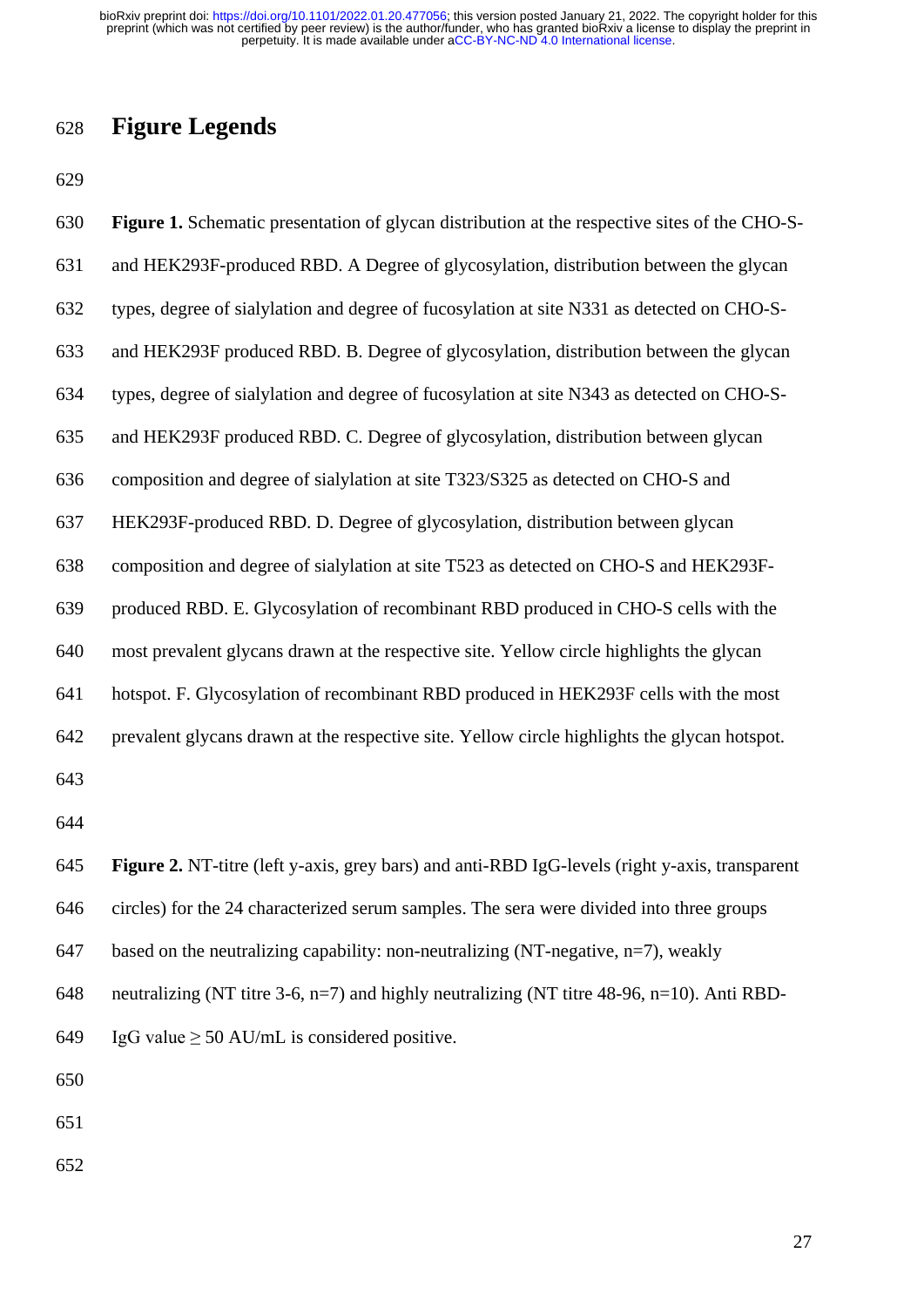| 653 | <b>Figure 3.</b> Reactivity of highly neutralizing sera (NT titre $48-96$ , $n=10$ ) against the fully |
|-----|--------------------------------------------------------------------------------------------------------|
| 654 | glycosylated RBD (mock treated) and against deglycosylated RBD produced in CHO-S and                   |
| 655 | HEK293F-cells. A. Removal of both N-linked and O-linked glycans, removal of N-linked                   |
| 656 | glycans alone, or removal of O-linked glycans alone from RBD produced in CHO-S-cells. B.               |
| 657 | Removal of both N-linked and O-linked glycans, removal of N-linked glycans alone, or                   |
| 658 | removal of O-linked glycans alone from RBD produced in HEK293F-cells. C. Removal of                    |
| 659 | sialic acids alone from RBD produced in CHO-S and HEK293F-cells. D. Removal of fucose                  |
| 660 | alone from RBD produced in CHO-S and HEK293F-cells. Data information: Dark red colour                  |
| 661 | symbolizes a serum with high levels of anti-RBD IgG, white colour indicates anti-RBD IgG-              |
| 662 | negative serum $\langle$ <50 AU/mL). Statistical analysis was performed with the Wilcoxon              |
| 663 | matched-pair signed rank test, $** = p < 0.001$ .                                                      |
| 664 |                                                                                                        |
| 665 |                                                                                                        |
| 666 | <b>Figure 4.</b> Antibody reactivity of highly neutralizing sera (NT titre 48-96, n=10). A.            |
| 667 | Reactivity against the fully glycosylated RBD (untreated) expressed in CHO-S, HEK293F                  |
| 668 | and Lec3.2.8.1-cells. B. Reactivity against the fully glycosylated RBD (mock treated)                  |
| 669 | produced in Lec-3.2.8.1-cells, or against the Lec3.2.8.1 produced RBD following enzymatic              |
| 670 | removal of sialic acids and fucose. Data information: Dark red colour symbolizes a serum               |
| 671 | with high levels of anti-RBD IgG, white colour indicates anti-RBD IgG-negative serum (<50              |
| 672 | AU/mL). Statisitical analysis was performed with Wilcoxon matched-pair signed rank test,               |
| 673 | $** = p < 0.001$ .                                                                                     |
|     |                                                                                                        |
| 674 |                                                                                                        |
| 675 |                                                                                                        |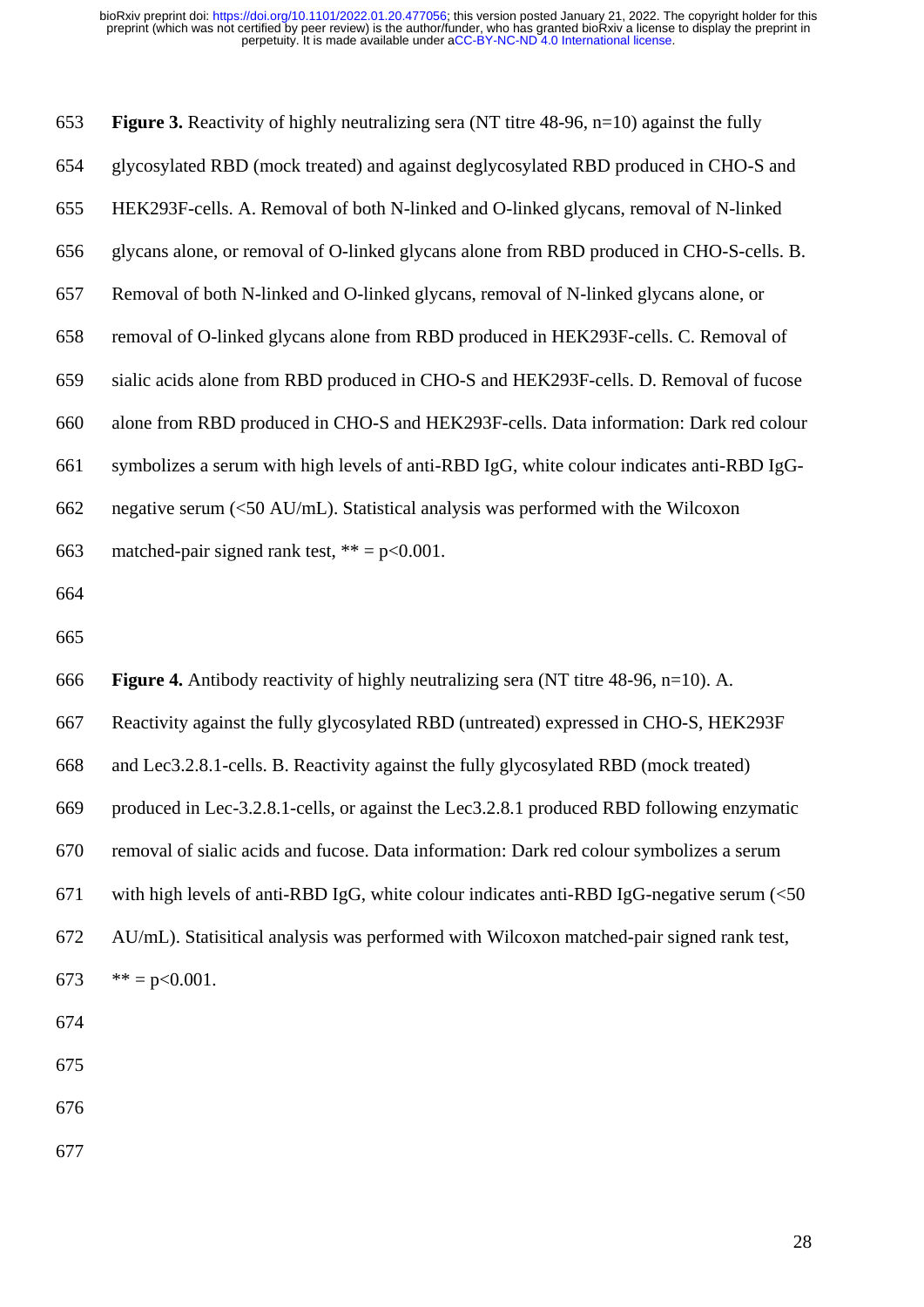# 678 **Tables**

## 679 **Table 1.** Percentage distribution of glycan types at site N331 and N343 when produced in

### 680 CHO-S, HEK293F and Lec3.2.8.1-cells.

|                  | N331  |         |            | N343  |         |            |
|------------------|-------|---------|------------|-------|---------|------------|
|                  | CHO-S | HEK293F | Lee3.2.8.1 | CHO-S | HEK293F | Lee3.2.8.1 |
| Unoccupied       | 7.8   | 0.9     | 2.5        | 0.0   | 0.0     | 0.0        |
| Oligomannose     | 1.3   | 0.4     | 76.1       | 12.1  | 4.9     | 79.8       |
| Oligomannose-6-P | 19.1  | 2.7     | 10.5       | 1.4   | 0.2     | 2.3        |
| Paucimannose     | 2.1   | 2.0     | 8.1        | 0.6   | 0.6     | 12.4       |
| Hybrid           | 2.5   | 2.1     | 2.2        | 1.6   | 0.5     | 5.5        |
| Complex          | 67.3  | 91.8    | 0.6        | 84.3  | 93.8    | 0.0        |

<sup>681</sup>

682 **Table 2.** Percentage of detected glycans carrying at least one fucose or sialic acid at site

| 683 |  |  | N331 and N343 when produced in CHO-S, HEK293F and Lec3.2.8.1-cells. |
|-----|--|--|---------------------------------------------------------------------|
|-----|--|--|---------------------------------------------------------------------|

|               | N331 |               |            | N343 |                            |     |
|---------------|------|---------------|------------|------|----------------------------|-----|
|               |      | CHO-S HEK293F | Lee3.2.8.1 |      | $CHO-S$ HEK293F Lec3.2.8.1 |     |
| Fucose*       | 73.2 | 96.6          | 31.4       | 78.4 | 93.5                       | 6.3 |
| Sialic acid** | 65.0 | 38.4          | 0.0        | 47.9 | 14.1                       | 0.0 |

684 \* The percentage is calculated in relation of total amount of all observed glycosylated forms, unoccupied

685 peptides were excluded when performing the calculations.

686 \*\* The percentage is calculated in relation of total amount of all observed hybrid- and complex-type

687 glycoforms, the unoccupied peptides and all oligomannose glycoforms were excluded from the calculations.

688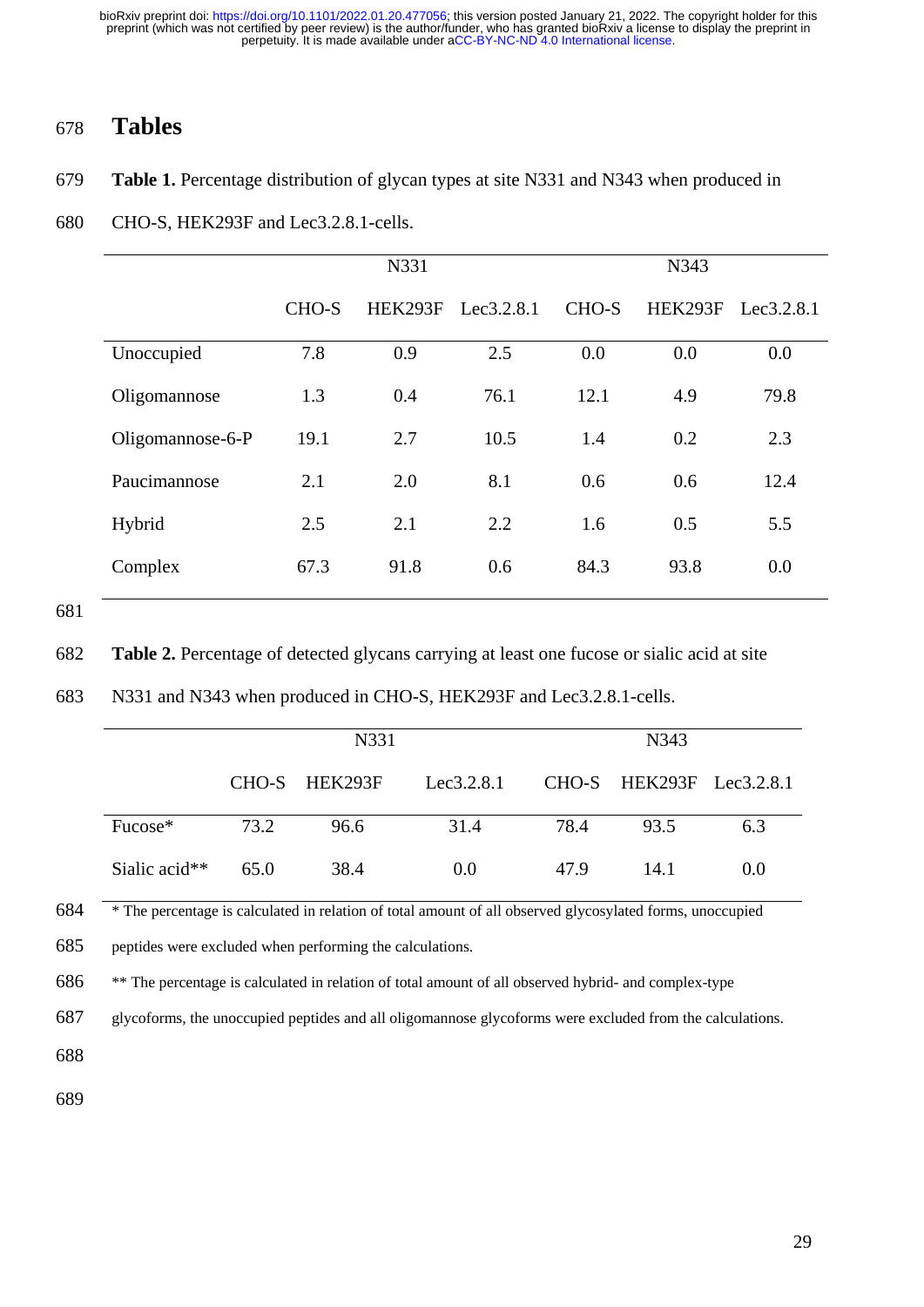# 690 **Expanded view figure legends and tables**

- 691 **Table EV1.** Amino acid sequences of the recombinant RBD including a C-terminal His-tag.
	- **RBD** RVQPTESIVRFPNITNLCPFGEVFNATRFASVYAWNRKRISNCVADYSVLYNSASFSTFKCYGVSP TKLNDLCFTNVYADSFVIRGDEVRQIAPGQTGKIADYNYKLPDDFTGCVIAWNSNNLDSKVGGN YNYLYRLFRKSNLKPFERDISTEIYQAGSTPCNGVEGFNCYFPLQSYGFQPTNGVGYQPYRVVVL SFELLHAPATVCGPKKSTNLVKNKCVNFHHHHHH
- 692
- 693 **Table EV2.** Percentage distribution between different amounts of antenna. The lower part of the
- 694 table shows presence of LacDiNAc, degree of fucosylation and degree of sialylation on complex
- 695 type glycans produced in CHO-S and HEK293F-cell lines.

|                                          | N331  |         |       | N343    |  |
|------------------------------------------|-------|---------|-------|---------|--|
|                                          | CHO-S | HEK293F | CHO-S | HEK293F |  |
| mono-antennary                           | 4.3   | 4.8     | 7.8   | 2.3     |  |
| mono-antennary/bi-antennary <sup>†</sup> |       | 12.1    |       | 25.7    |  |
| bi-antennary                             | 52.2  | 52.5    | 68.5  | 60.4    |  |
| bi-antennary/tri-antennary $^{\dagger}$  |       | 21.5    |       | 8.8     |  |
| tri-antennary                            | 26.3  | 5.5     | 19.5  | 1.9     |  |
| tri-antennary/tetra-                     |       |         |       |         |  |
| antennary/repeats <sup>†</sup>           | 17.1  | 3.6     | 4.3   | 0.8     |  |
| LacDiNAc*                                | 0.0   | 79.7    | 0.0   | 70.3    |  |
| Fucose*                                  | 95.9  | 100.0   | 91.5  | 99.1    |  |
| Sialic acid*                             | 65.0  | 38.6    | 47.9  | 14.1    |  |

 $696$ <sup> $\dagger$ </sup> Individual fragment ion spectra supporting the presence of either single HexNAc or DiHexNAc were observed

697 for the glycoform of the same glycan composition, making it not always possible to assign an unambiguous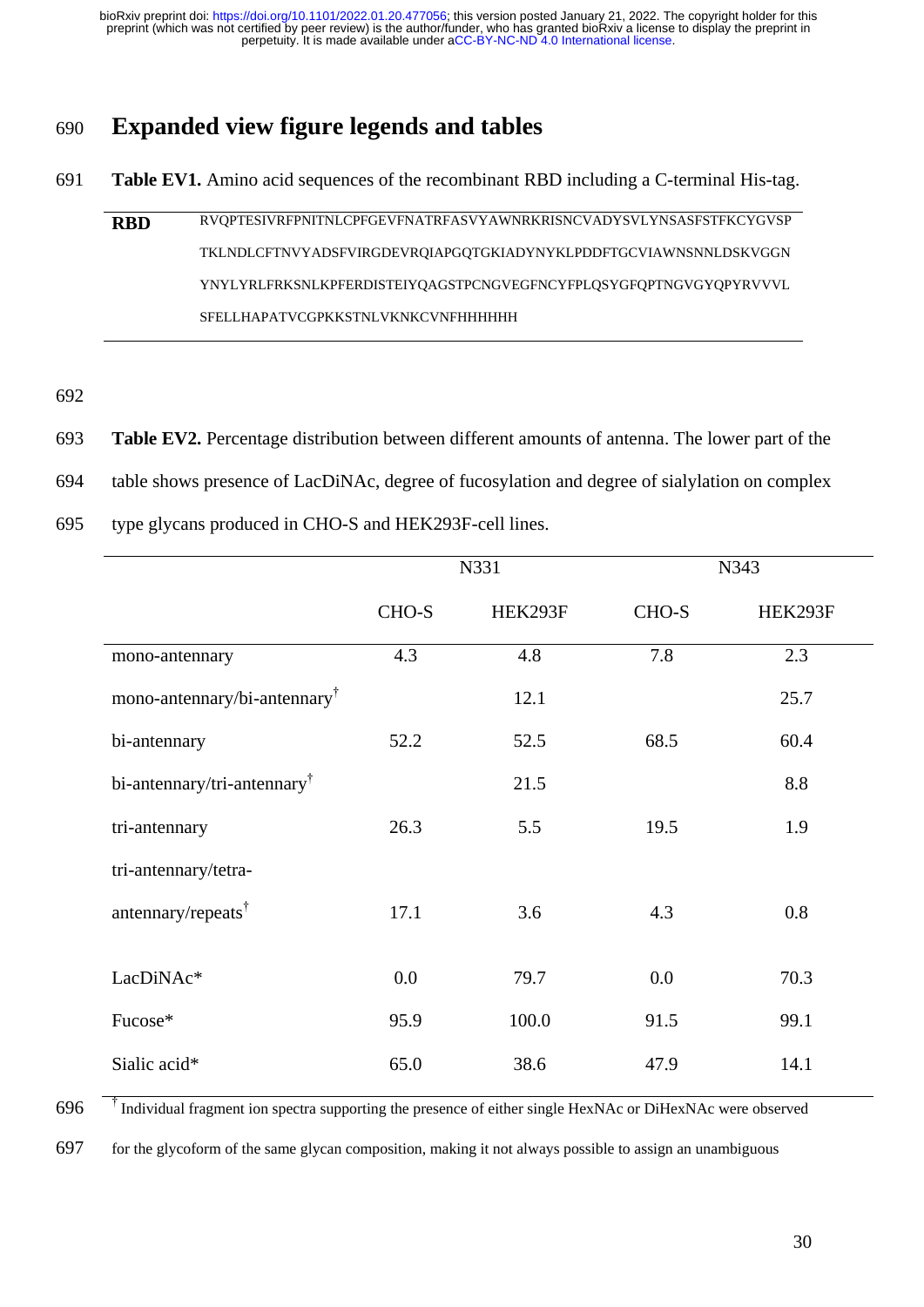- number of the antenna structures. For relative quantification purposes, those are presented as dual assignment
- structures.
- \* The percentage is calculated in relation to total amount of complex structures.
- 
- **Table EV3.** Percentage of structures carrying zero to four fucose groups within the same
- structure showed for site N331 and N343 produced in CHO-S, HEK293F and Lec3.2.8.1-
- cells. The lower part of the table shows the fucosylation level within the observed
- glycoforms.

|                      |       | N331    |            |       | N343    |            |
|----------------------|-------|---------|------------|-------|---------|------------|
| # of Fucose residues | CHO-S | HEK293F | Lec3.2.8.1 | CHO-S | HEK293F | Lec3.2.8.1 |
| $\overline{0}$       | 26.8  | 3.4     | 68.6       | 21.6  | 6.5     | 93.7       |
| $\mathbf{1}$         | 73.0  | 54.8    | 31.4       | 78.3  | 69.9    | 6.3        |
| $\overline{2}$       | 0.2   | 36.2    | 0.0        | 0.0   | 21.3    | 0.0        |
| 3                    | 0.0   | 5.6     | 0.0        | 0.0   | 2.0     | 0.0        |
| $\overline{4}$       | 0.0   | 0.1     | 0.0        | 0.0   | 0.3     | 0.0        |
|                      |       |         |            |       |         |            |
| Oligomanose*         | 0.0   | 0.0     | 34.1       | 0.0   | 0.0     | 7.9        |
| Paucimannose*        | 32.8  | 86.6    | 60.5       | 56.5  | 62.5    | 0.0        |
| Hybrid*              | 94.3  | 100.0   | 0.0        | 55.2  | 60.4    | 0.0        |
| Complex*             | 95.9  | 100.0   | 100.0      | 91.5  | 99.1    | 0.0        |

\* The percentage is calculated in relation of total amount of all observed glycoforms within the given glycan

 group, i.e. oligomannose, paucimannose, hybrid and complex. For the percentage distribution of the glycoforms at each site see Table 1.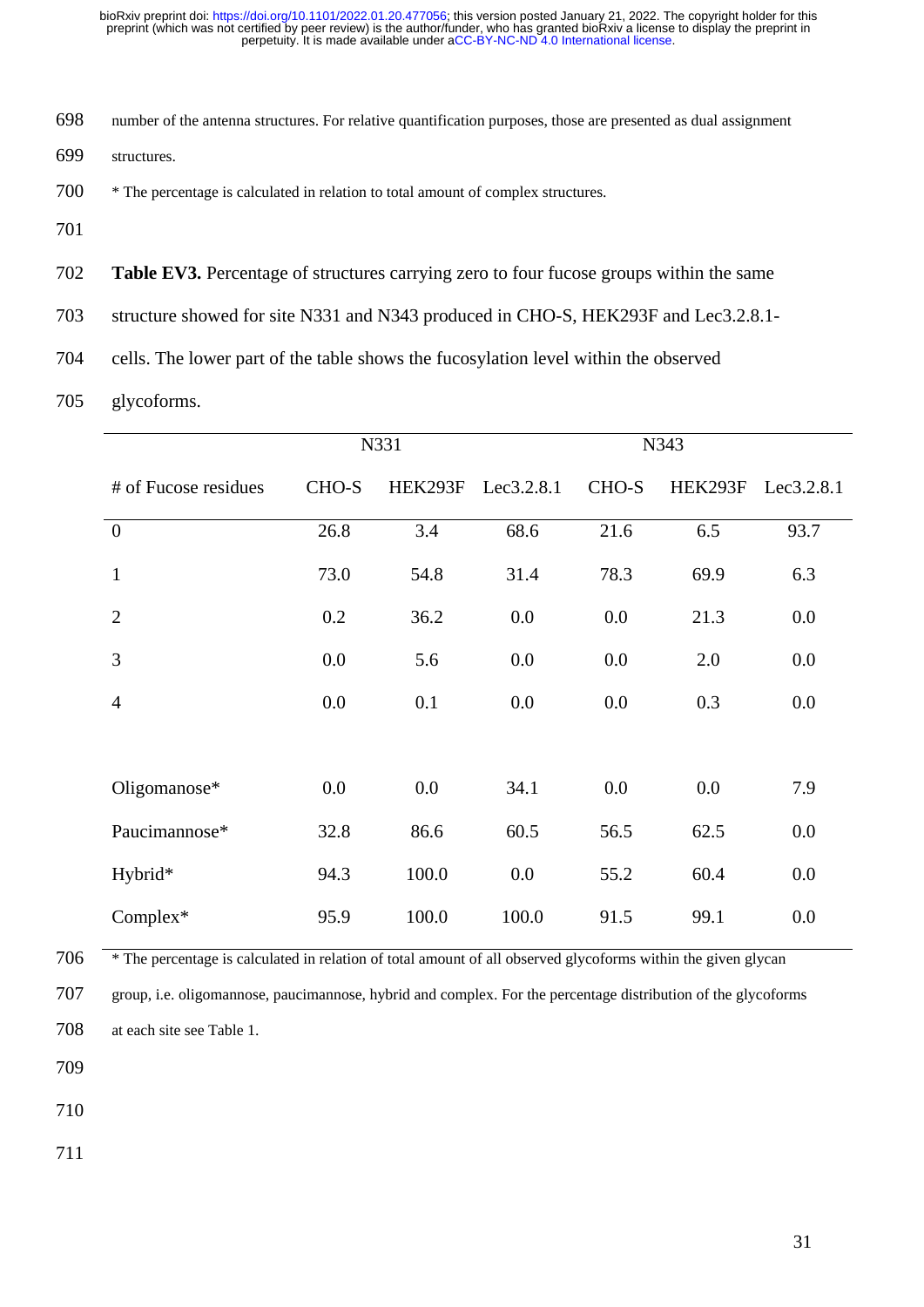## 712 **Table EV4.** Percentage of detected structures carrying zero to four sialic acids within the

## 713 same glycan structure.

|                           | N331  |         |       | N343    |
|---------------------------|-------|---------|-------|---------|
| # of Sialic acid residues | CHO-S | HEK293F | CHO-S | HEK293F |
| $\overline{0}$            | 35.0  | 61.6    | 52.1  | 85.9    |
| 1                         | 36.6  | 32.6    | 28.3  | 11.6    |
| 2                         | 24.7  | 5.4     | 19.2  | 2.5     |
| 3                         | 3.7   | 0.3     | 0.4   | 0.0     |
|                           | 0.1   | 0.0     | 0.0   | 0.0     |

714 The percentage is calculated in relation of total amount of all observed hybrid- and complex-type glycoforms,

715 the unoccupied and all oligomannose glycoforms were excluded from calculation.

716

## 717 **Table EV5.** Percentage of O-linked structures at site T323/S325 and T523 when produced in

718 CHO-S, HEK293F, and Lec3.2.8.1-cells.

|                    | T323/S325 |         |            |       |         |            |
|--------------------|-----------|---------|------------|-------|---------|------------|
| Glycan composition | CHO-S     | HEK293F | Lee3.2.8.1 | CHO-S | HEK293F | Lee3.2.8.1 |
| HexNAc1            | 9.9       | 8.2     | 78.1       | 16.9  | 20.9    | 99.3       |
| HexNAc1Hex1        | 9.9       | 5.3     | 21.6       | 3.6   | 2.6     | 0.7        |
| HexNAc2            | 0.0       | 0.2     | 0.0        | 0.0   | 0.0     | 0.0        |
| HexNAc2Hex1        | 0.0       | 0.9     | 0.2        | 0.0   | 0.0     | 0.0        |
| HexNAc1Hex1NeuAc1  | 65.6      | 14.3    | 0.0        | 38.0  | 5.7     | 0.0        |
| HexNAc2Hex2        | 0.0       | 1.1     | 0.0        | 0.0   | 0.7     | 0.0        |
| HexNAc3Hex1        | 0.0       | 2.6     | 0.0        | 0.0   | 0.0     | 0.0        |
| HexNAc2Hex1NeuAc1  | 0.0       | 5.3     | 0.0        | 0.0   | 2.4     | 0.0        |
| HexNAc1Hex1NeuAc2  | 14.6      | 36.0    | 0.0        | 41.5  | 55.4    | 0.0        |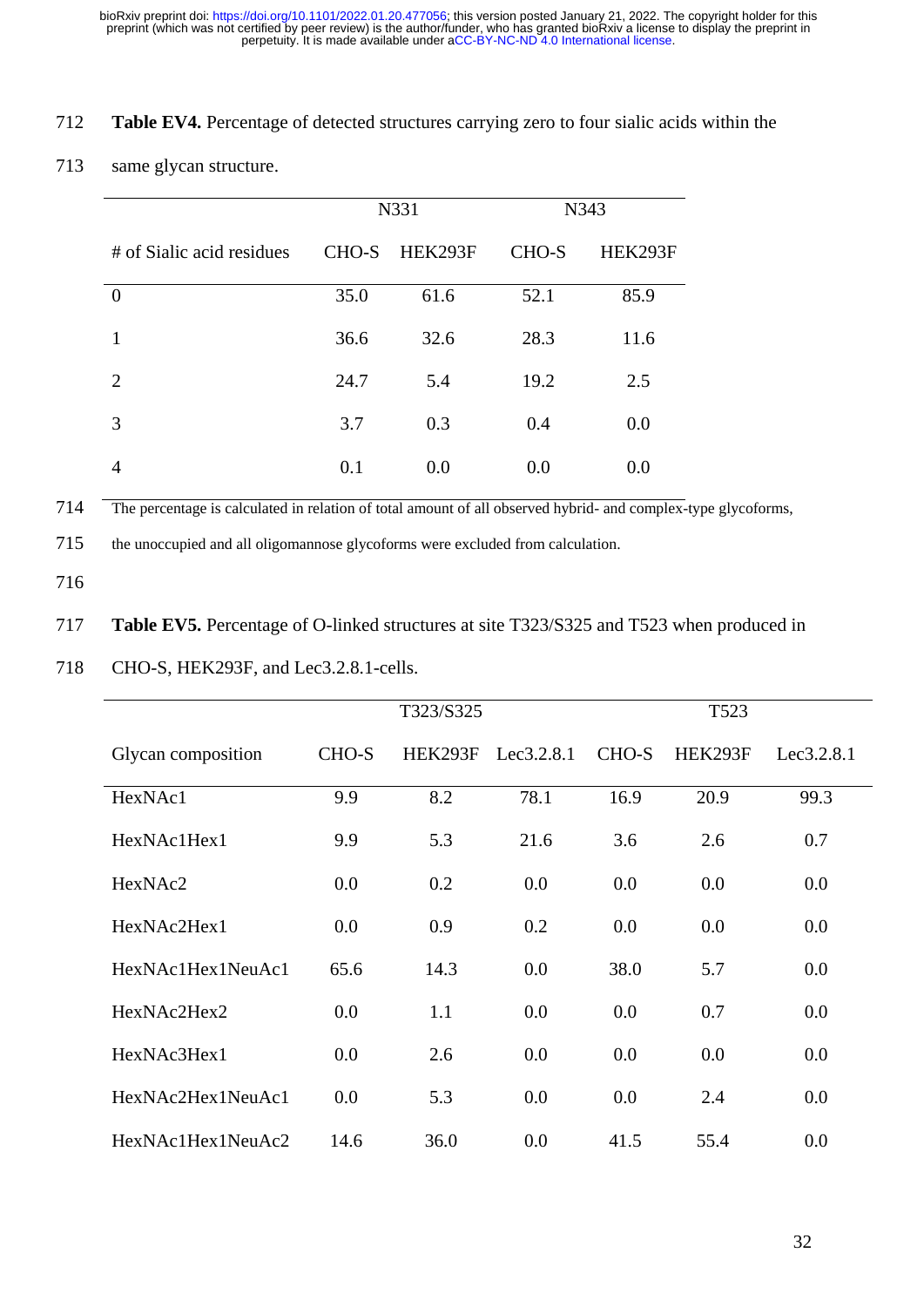| HexNAc2Hex2NeuAc1 | 0.0 | 6.4 | 0.0 | 0.0 | 5.9 | 0.0 |
|-------------------|-----|-----|-----|-----|-----|-----|
| HexNAc3Hex1NeuAc1 | 0.0 | 9.9 | 0.0 | 0.0 | 0.0 | 0.0 |
| HexNAc2Hex2NeuAc2 | 0.0 | 9.5 | 0.0 | 0.0 | 6.4 | 0.0 |
| HexNAc3Hex1NeuAc2 | 0.0 | 0.1 | 0.0 | 0.0 | 0.0 | 0.0 |

719 The percentage is calculated based on all detected glycoforms on the sites, the unoccupied peptides were

720 excluded from the calculations. HexNAc = N-acetylhexoseamine, Hex = Hexose, NeuAc = Sialic acid.

721

722 **Table EV6.** Characterization of convalescent sera. Neutralization capability determined

723 using a viral CPE assay. Anti-RBD IgG levels as determined using an automated CMIA

724 (values  $\geq$  50 AU/mL is considered positive). The neutralization capability group is stated as

725 decided by the Viral CPE assay.

| Neutralization   | Sera         | Neutralizing   | Anti-      |
|------------------|--------------|----------------|------------|
| capability       | Number       | titre          | <b>RBD</b> |
| group            |              | (viral CPE     | <b>IgG</b> |
| (viral CPE       |              | assay)         | AU/mL      |
| assay)           |              |                |            |
| Non-             | $\mathbf{1}$ | <b>Neg</b>     | 107.4      |
| neutralizing     | 2            | Neg            | 337.8      |
| (NT negative)    | 3            | <b>Neg</b>     | 205.7      |
|                  | 4            | Neg            | 148.0      |
|                  | 5            | Neg            | Neg        |
|                  | 6            | Neg            | Neg        |
|                  | 7            | Neg            | Neg        |
| Weakly           | 8            | 3              | Neg        |
| neutralizing     | 9            | 3              | Neg        |
| $(NT$ titre 3-6) | 10           | 4              | Neg        |
|                  | 11           | $\overline{4}$ | Neg        |
|                  | 12           | $\overline{4}$ | Neg        |
|                  | 13           | $\overline{4}$ | 67.6       |
|                  | 14           | 6              | Neg        |
| <b>Highly</b>    | 15           | 48             | 284.6      |
| neutralizing     | 16           | 64             | 252.0      |
| (NT titre 48-    | 17           | 64             | 186.0      |
| 96)              | 18           | 96             | 55.9       |
|                  | 19           | 96             | 211.4      |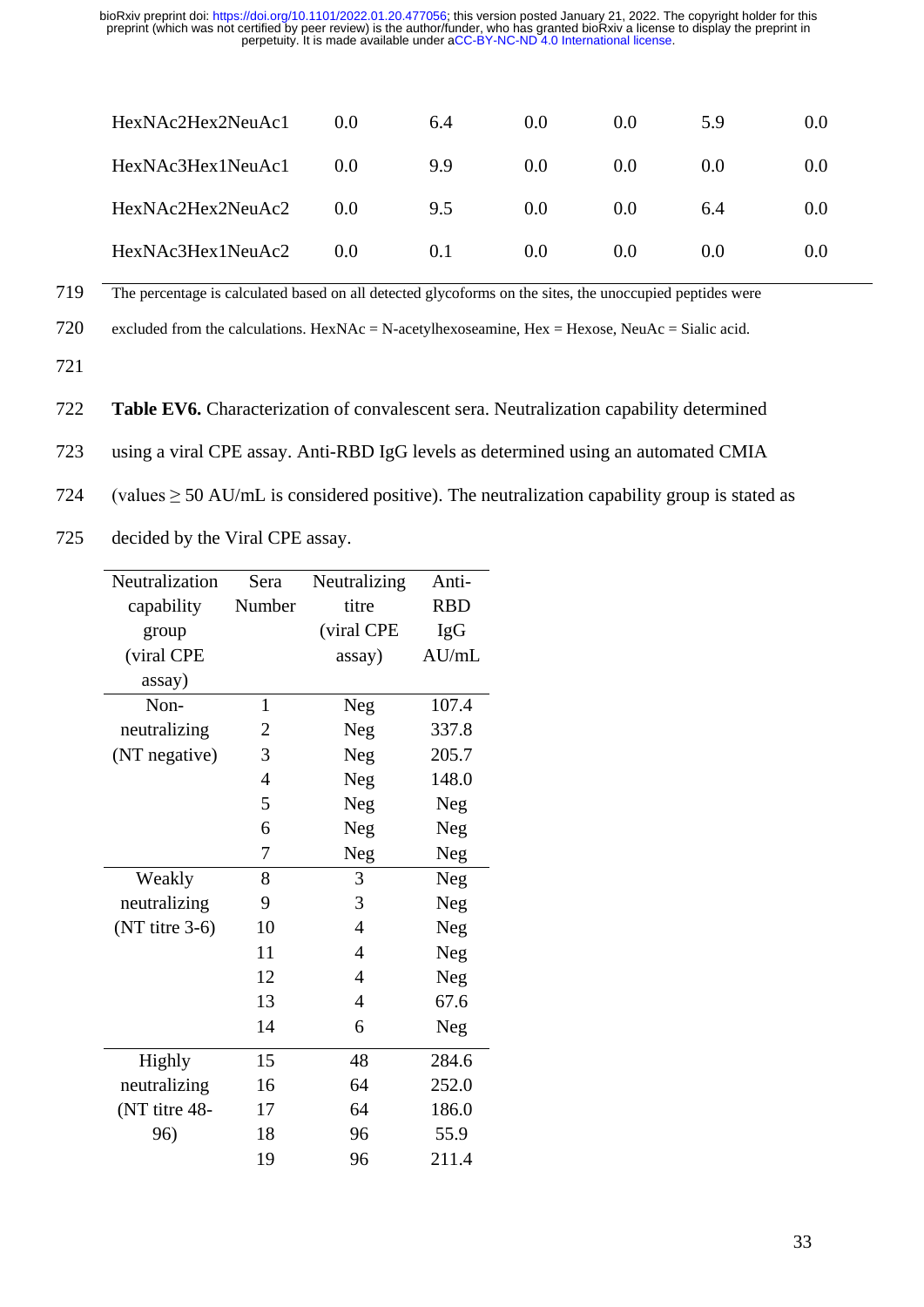| 21<br>22<br>23<br>24 | 96<br>96<br>96<br>532.1<br>96 | 154.3<br>148.5<br>1131.7 |
|----------------------|-------------------------------|--------------------------|
|----------------------|-------------------------------|--------------------------|

| 728 |                                                                                             |
|-----|---------------------------------------------------------------------------------------------|
| 729 | Figure EV1. Silver stain of SDS page gel showing band size shift after deglycosylation. A.  |
| 730 | Band size shift after removal of N-linked, O-linked or both N-linked and O-linked glycans   |
| 731 | from RBD produced in CHO-S and HEK293F-cells. Open arrows represent fully                   |
| 732 | glycosylated constructs while solid arrows represent the deglycosylated variants. Remaining |
| 733 | bands originates from enzymes used in the deglycosylation-reaction. B. Band size shift      |
| 734 | following sialidase treatment of recombinant RBD produced in CHO-S and HEK293F-cells.       |
| 735 | C. Band size shift following fucosidase treatment of recombinant RBD produced in CHO-S      |
| 736 | and HEK293F-cells. D. Band size following sialidase and fucosidase treatment of             |
| 737 | recombinant RBD produced in Lec3.2.8.1-cells. Data information: The PageRuler™              |
| 738 | Prestained Protein ladder is used as size comparison.                                       |
| 739 |                                                                                             |
| 740 |                                                                                             |
| 741 | Figure EV2. Serum reactivity against the fully glycosylated RBD (mock-treated) and against  |
| 742 | RBD following removal of N-linked, O-linked or both N-linked and O-linked glycans. A.       |
| 743 | Antibody reactivity of weakly neutralizing sera (NT nitre 3-6, n=7) against RBD produced in |
| 744 | CHO-S-cells. B. Antibody reactivity of non-neutralizing sera (NT negative, n=7) against     |
| 745 | RBD produced in CHO-S-cells. C. Antibody reactivity of weakly neutralizing sera (NT nitre   |
| 746 | 3-6. n=7) against RBD produced in HEK293F-cells. D. Antibody reactivity of non-             |
| 747 | neutralizing sera (NT negative, n=7) against RBD produced in HEK293F-cells. Data            |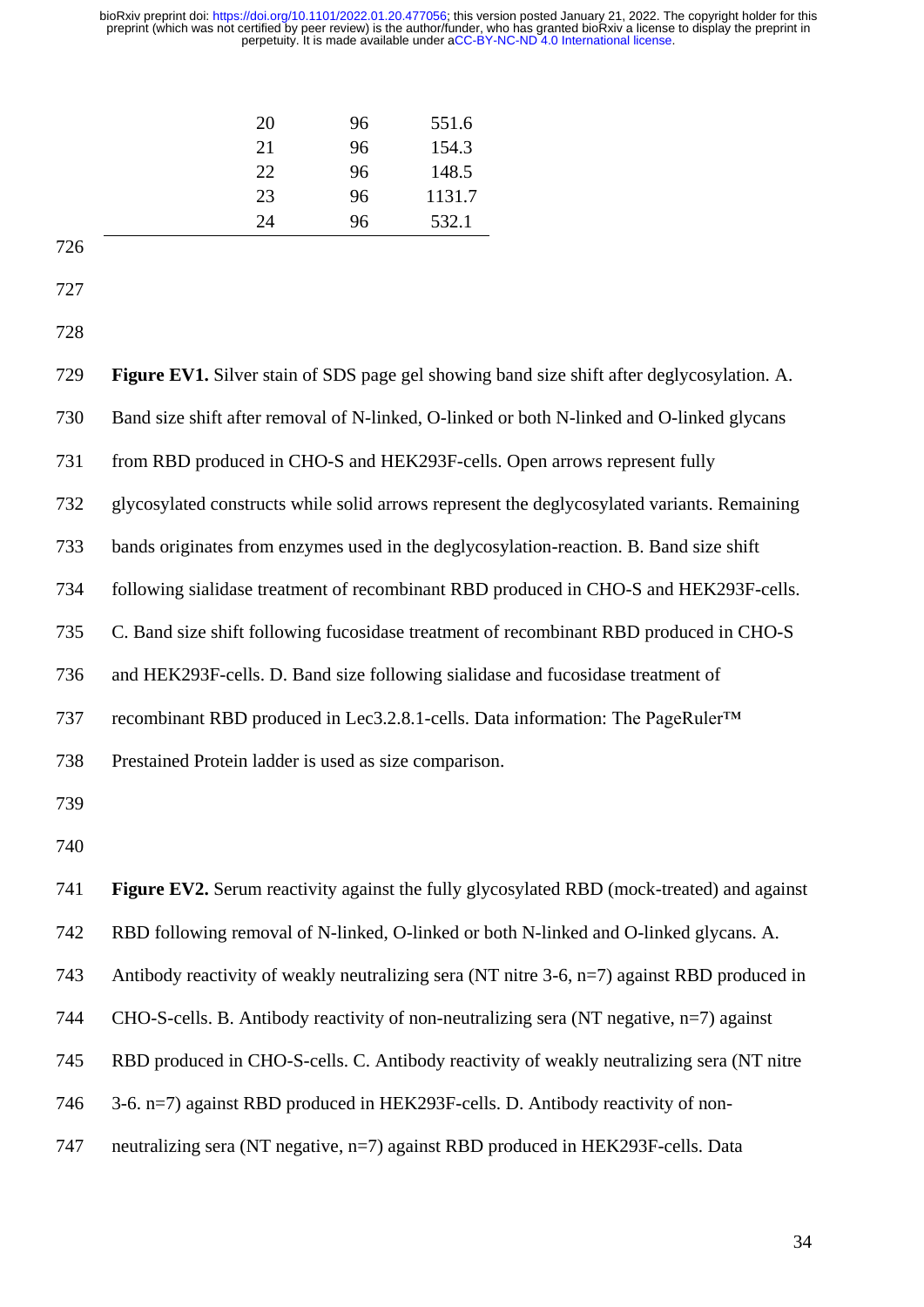| 748 | information: Dark red colour symbolizes a serum with high levels of anti-RBD IgG, white     |
|-----|---------------------------------------------------------------------------------------------|
| 749 | colour indicates anti-RBD IgG-negative serum $(50 \text{ AU/mL}). Statistical analysis was$ |
| 750 | performed with Wilcoxon matched-pair signed rank test. $* = p < 0.05$ .                     |
| 751 |                                                                                             |
| 752 |                                                                                             |
| 753 | <b>Figure EV3.</b> Correlation between anti-RBD IgG titres and OD (405 nm) as measured with |
| 754 | ELISA using fully glycosylated RBD. A. RBD produced in CHO-S-cells. B. RBD produced         |
|     |                                                                                             |

in HEK293F cells. Data information: Pearson correlation coefficient analysis showed a strong

correlation (p < 0.0001) between high anti-RBD IgG-levels and high OD-value for both

CHO-S and HEK293F-produced constructs.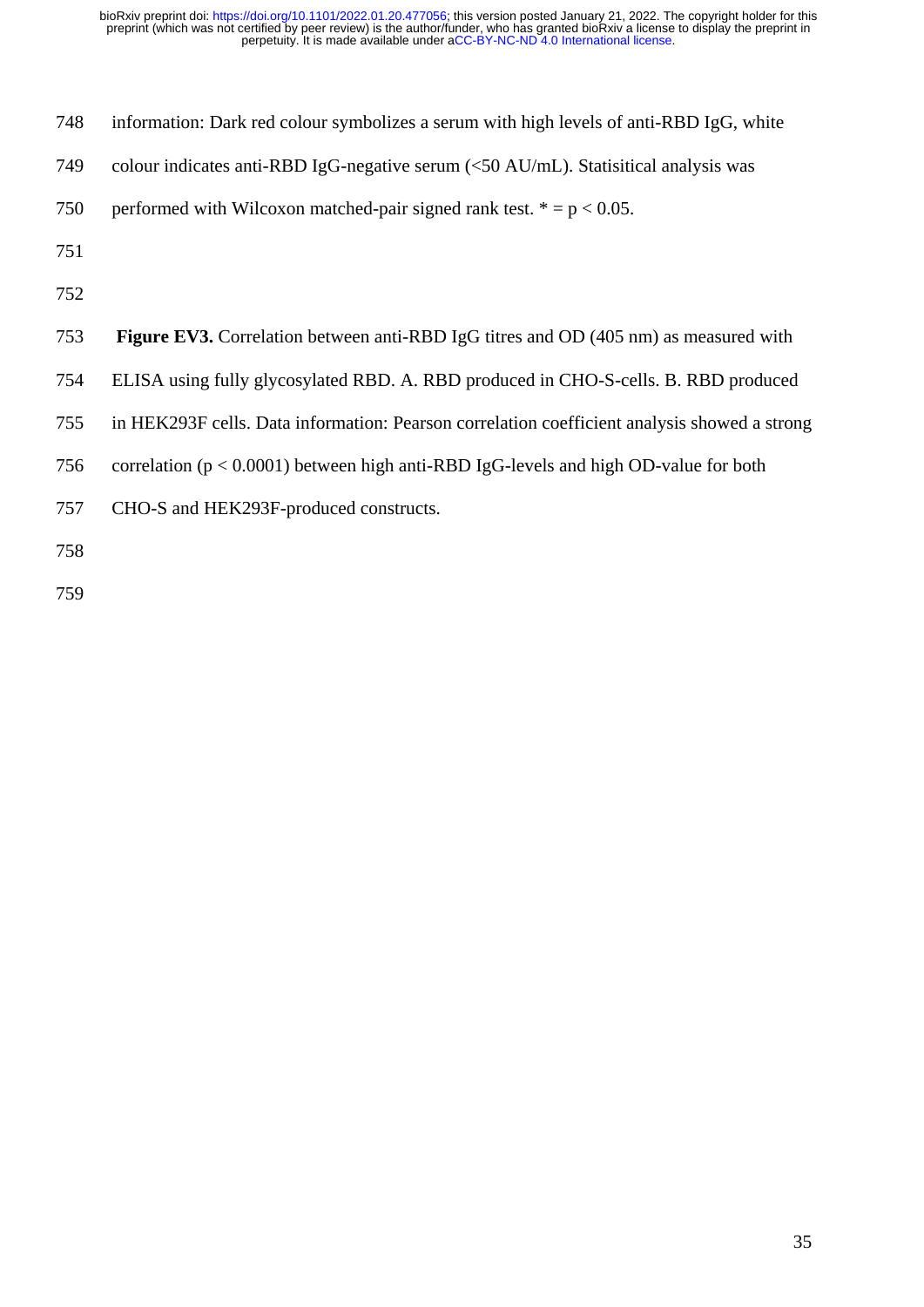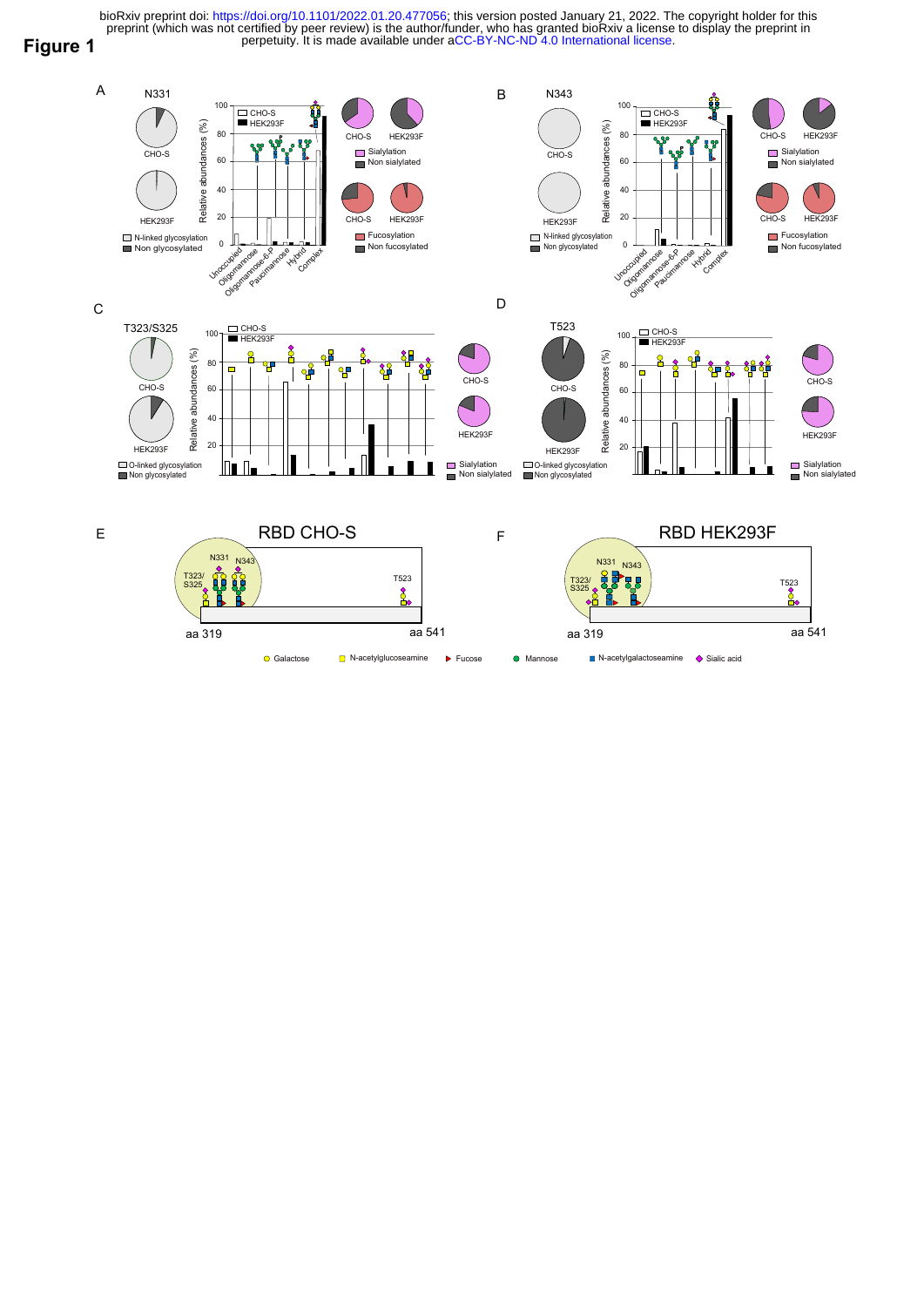

Figure 3.

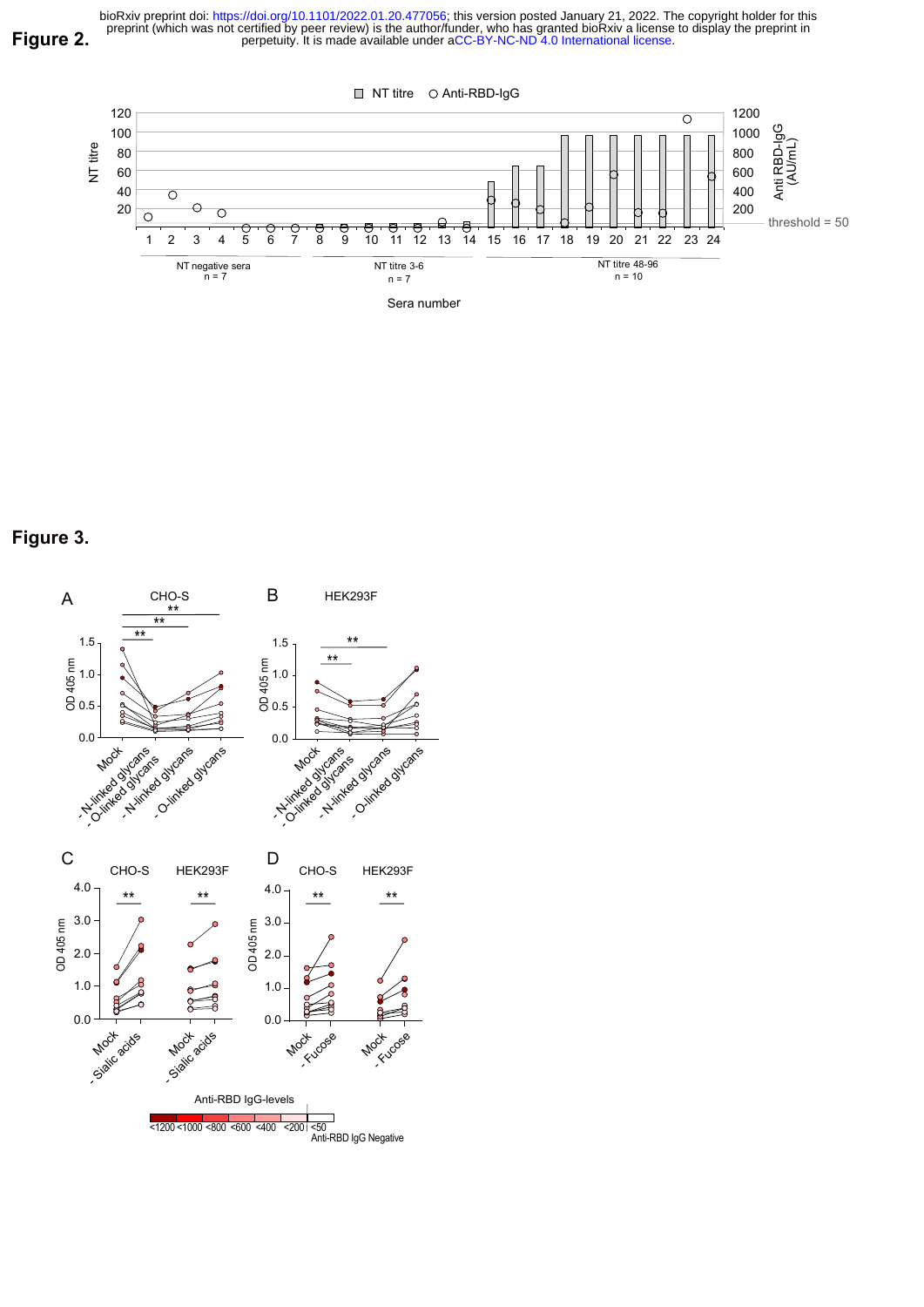

# Figure EV1.